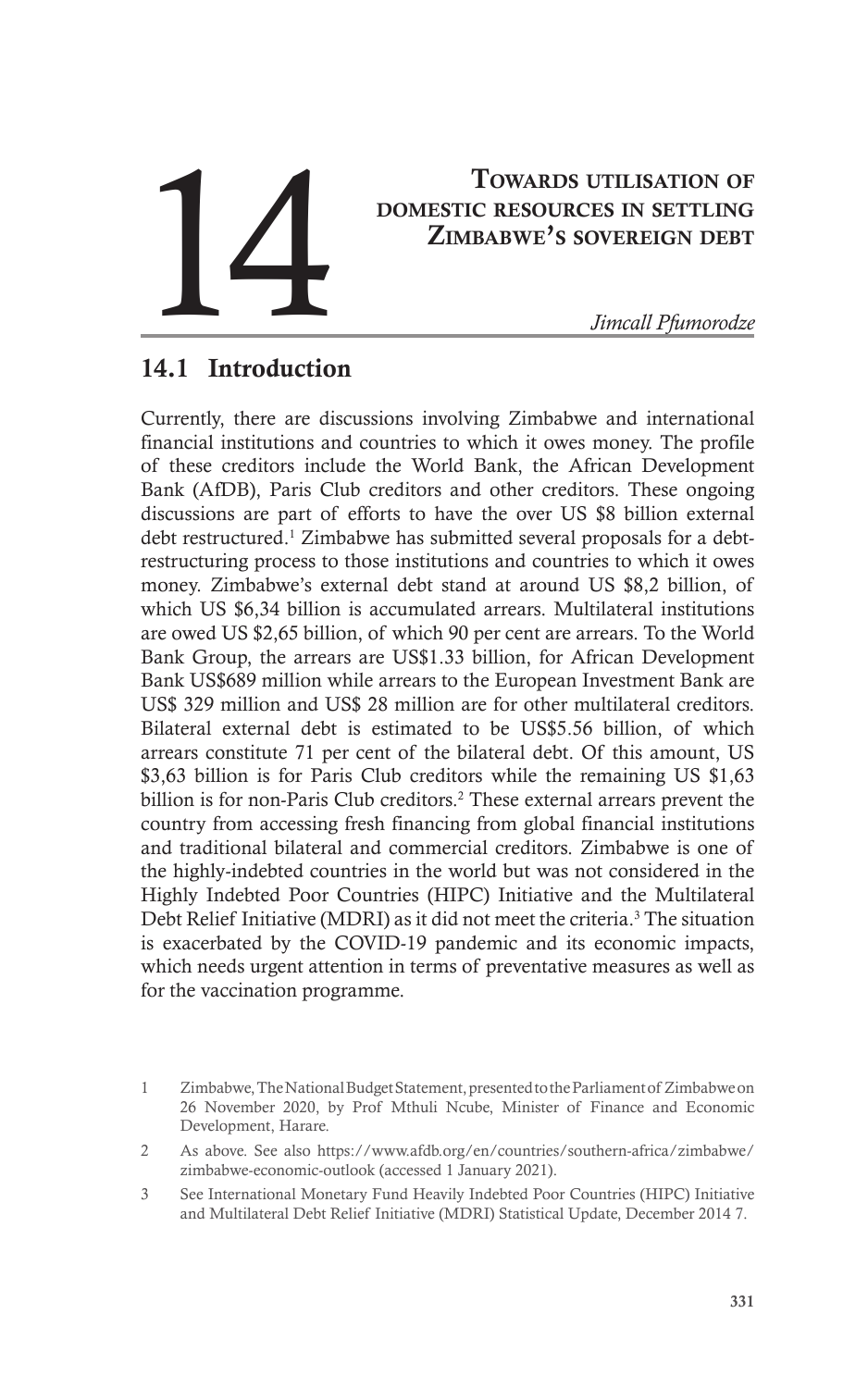The concept of sovereign debt management and restructuring is broad.4 In the case of Zimbabwe, it encompasses the repayment of the principal amount and interest thereon, and also

negotiations and application of new loan agreements with private banks and international financial institutions (IFIs); establishment of a new structured framework for re-engaging with the international community – so as to normalise relations and seek removal of economic and political sanctions; utilisation of donor grants, special drawing rights (SDRs) and new loans; introduction of new debt instruments; and debt restructuring.<sup>5</sup>

This chapter focuses on public external debt. This refers to loans and borrowings that are made by creditors located outside the country's borders in foreign currency with a view to supplementing domestic financial resources.<sup>6</sup> It also includes government guaranteed loans that are taken by parastatals, private entities such as banks or even individuals. Thus, public and publicly-guaranteed external debt (PPGED) refers to both debts to foreign creditors taken by the government itself and those the government has guaranteed.

This chapter, therefore, seeks to evaluate the Zimbabwean strategies with which Zimbabwe has come up in its sovereign debt restructuring. It will start by giving a brief background on how Zimbabwe has managed its sovereign debt. This is followed by a discussion on sovereign debt management strategy and plans that were implemented in Zimbabwe between 2010 and 2020 and an examination of the current challenges. It will analyse a set of proposals that have been suggested to date and test their suitability as responses to the current debt crises in the light of the challenges posed by the COVID-19 pandemic.

## 14.2 Background to and context of the Zimbabwe's public debt

Sovereign debt has a long history in Zimbabwe.<sup>7</sup> The debt history of Zimbabwe cannot be fully appreciated outside the political context. For

- 5 T Saungweme & NM Odhiambo 'A critical review of the dynamics of government debt servicing in Zimbabwe' (2018) Studia Universitatis 'Vasile Goldis' Arad Economics Series Vol 28 Issue 3/2018 ISSN: 1584-2339; (online) ISSN: 2285-3065.
- 6 C Mbawu & P Nkala 'A critical review of the implementation challenges of the Zimbabwe Accelerated Arrears Clearance Debt and Development Strategy (ZAADDS)' (2018) 9 *Journal of Economics and Sustainable Development* 13.
- 7 N Mupunga & P le Roux 'Analysing the theoretical and empirical foundations of

<sup>4</sup> US Das, MG Papaioannou & C Trebesch 'Sovereign debt restructurings 1950-2010: Literature survey, Data, Stylised Facts, IMF Working Paper 2012 7.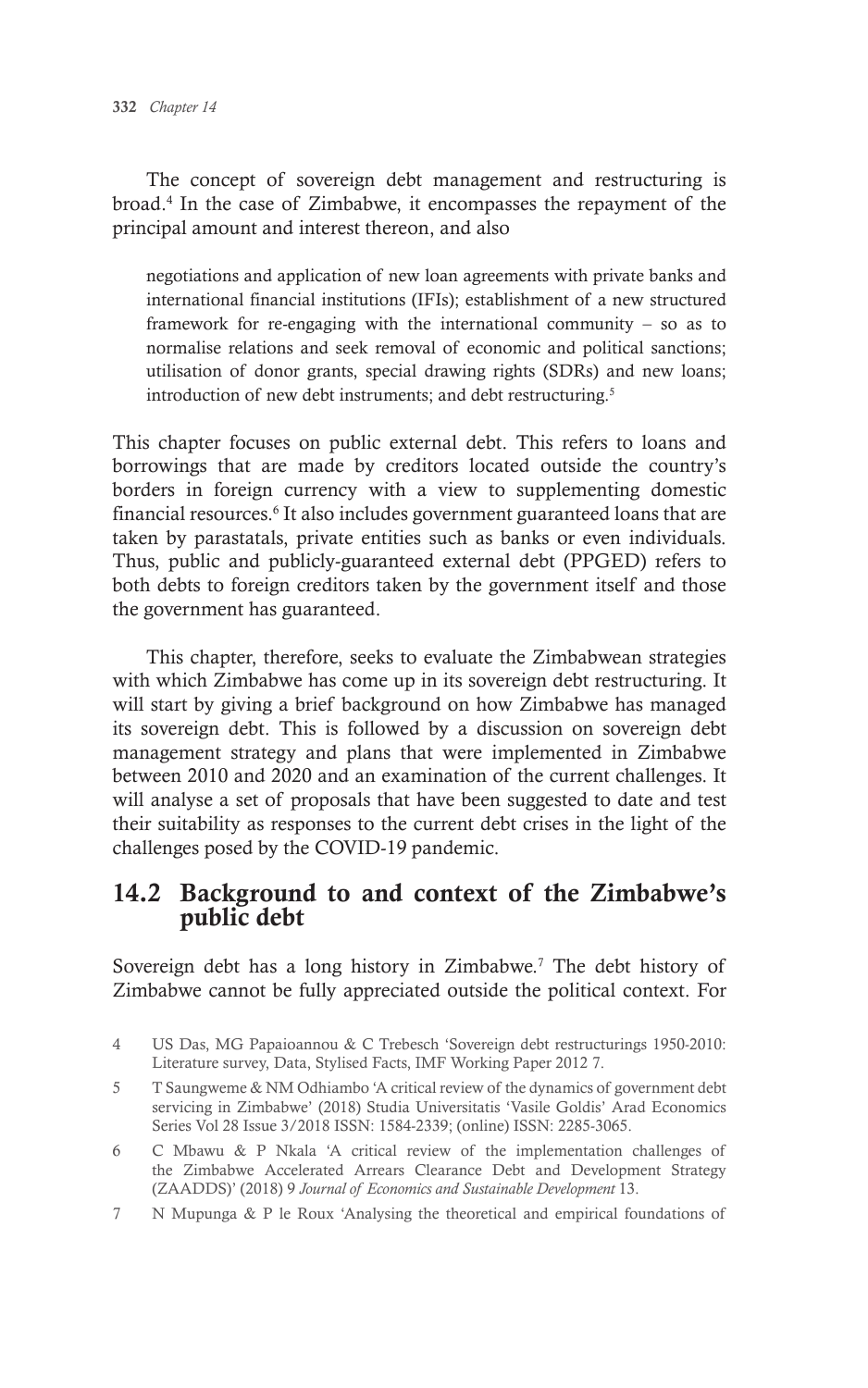this reason, the history has been divided into four phases, which will be discussed in detail in the following paragraphs.

The first phase was from independence to 2008, where there was accumulation of debts and a reluctance to repay under the ZANU PF government. At independence in 1980 Zimbabwe inherited US \$700 million from the Rhodesian government of Ian Smith.<sup>8</sup> The Rhodesian government was using the money to buy weapons in the 1970s to use in the war against the people of Zimbabwe who wanted independence. Such purchase of arms by the Rhodesian government was against United Nations (UN) sanctions. The Zimbabwean government was under international pressure to take on the debt, which pressure was accompanied by promises of donor funding for reconstruction and development by Western countries that promised over US \$2 billion for this purpose.

It may be argued that the debt inherited by Zimbabwe from the Rhodesian government was an odious debt.<sup>9</sup> The concept of odious debts usually is invoked where there is a change in political regime. The new regime would seek to avoid, in whole or in part, some debts that were incurred by its predecessor, on the grounds that they were used in a way that was harmful and not beneficial to the interests of the people of the country. Thus, this becomes both a moral and legal justification for not honouring the debt. The concept has been raised in the concept of state succession where the original debtor has ceased to exist. Arguably, it can apply even where there is a change of government.

However, the doctrine is difficult to successfully argue in practice. One of the challenges is that the creditor should have knowledge of the odiousness of the debt. It is difficult to prove the subjective knowledge of the creditor. Furthermore, a country would not wish to raise the doctrine of odious debts as it may affect the creditworthiness of the regime. Creditors may be hesitant to lend to the regime in the future.10

public debt dynamics in Zimbabwe' (2014) *Economic Research Southern Africa* (ERSA) 1; MA Matandare & J Titi J 'Public debt and economic growth nexus in Zimbabwe' (2018) 9 *Journal of Economics and Sustainable Development* 84; Saungweme & Odhiambo (n 5) 20.

8 African Forum and Network on Debt and Development (AFRODAD) 'The impact of indebtedness on human rights in Zimbabwe' (2019) *Africa Portal* 11.

9 KS Openshaw & CR Terry 'Zimbabwe's odious inheritance: Debt and unequal land distribution' (2014) *JSDLP-RDPDD* 42.

10 R Howse 'The concept of odious debt in public international law' Discussion Paper 185, July 2007, UNCTAD, United Nations, UNCTAD/OSG/DP/2007/4.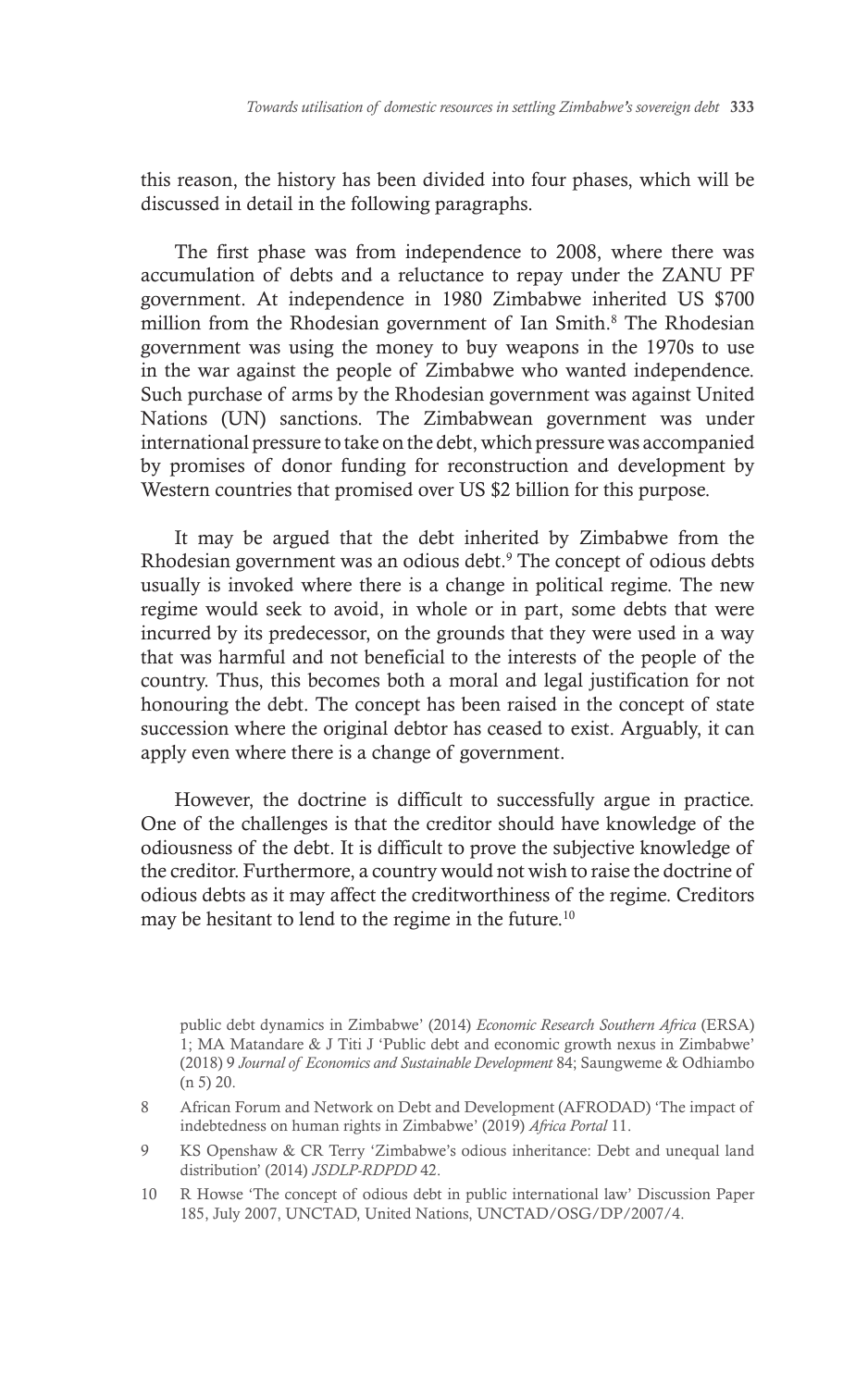The 1980s were characterised by borrowing by the Zimbabwean government. Although Zimbabwe was promised developmental aid by Western countries, such aid did not materialise. Instead, Zimbabwe had to borrow to pay the Rhodesian loan as well as for the reconstruction after the destruction by the war. Furthermore, Zimbabwe also borrowed funds for drought relief. Some bilateral loans were tied to purchasing goods from the lending countries. For instance, the United Kingdom (UK) was tied to buying products from British companies such as General Electric. In addition, there were UK-backed loans that were given to Zimbabwe for the purchase of British-made Hawk aircraft. By the end of the 1980s Zimbabwe was spending a quarter of government revenue on debt repayment.

By 1990 Zimbabwe had to take financing loans from the International Monetary Fund (IMF) and the World Bank, in order to keep repaying the debt.11 However, the IMF and World Bank pressured the government to liberalise its economy and to cut down on public spending. As a result, the 1990s were characterised by cutting down on public expenditure, trade liberalisation, deregulation of financial markets and prices and the relaxation of labour laws. These suggested economic policy reforms were expected to yield higher economic growth, bigger trade surpluses and increase the employment rate in the country. However, in practice the opposite results were achieved. Between 1990 and 1997 the economic growth retarded. Furthermore, the rate of unemployment almost doubled and there was a huge trade deficit. As a result, Zimbabwe started to default on its debt in 2000.12

Between 2000 and 2010 Zimbabwe was in default and did not even bother to make any payment plans. Prior to 2010 there was no comprehensive debt resolution strategy. As a result, arrears on external debt payments continued to accumulate. This has affected Zimbabwe's creditworthiness, especially with respect to multilateral financial institutions such as the IMF and the World Bank. These debts and arrears are blocking further access to multilateral financial institutions and are hampering the attraction of foreign direct investment. This in turn makes it difficult to revive and resuscitate the economy.

Thus, the first phase was characterised by the taking of new loans to repay other loans. It seems as if that was the debt strategy that backfired as the government started to default on the payment of the debts and accumulated many arrears and was left with a debt overhang. This

<sup>11</sup> Mbawu & Nkala (n 6) 10.

<sup>12</sup> Mupunga & Le Roux (n 7) 1; Mbawu & Nkala (n 6) 10.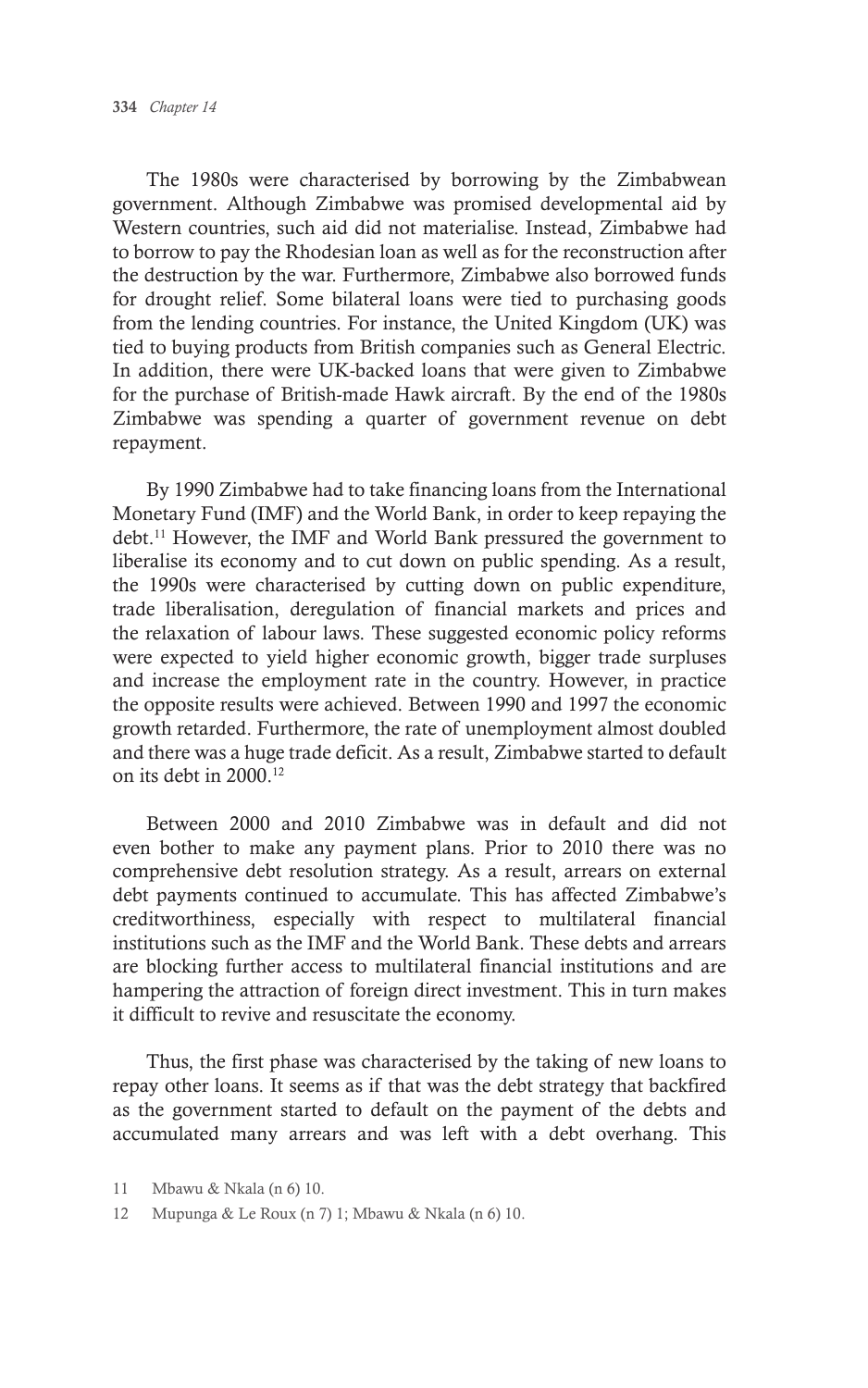development is consistent with the debt overhang theory, which states that where a government has defaulted and has a large debt obligation, it has no incentive to repay, especially when it has been in power for a long time<sup>13</sup>

The second phase is from 2008 to 2013. The year 2008 witnessed a Global Political Agreement which saw the formation of the Government of National Unity (GNU) which was made by the then three main political parties, namely, the Zimbabwe African National Union Patriotic Front (ZANU PF); the Movement for Democratic Change (MDC); and the Movement for Democratic Change N (MDC-N). Mr Tendai Biti was appointed Minister of Finance and Economic Development and he spearheaded efforts to re-engage the creditors and discuss strategies for arrears and debt clearance. In terms of strategies and plans, the Zimbabwean cabinet approved the Zimbabwe Accelerated Arrears, Debt and Development Strategy (ZAADDS) in 2010.<sup>14</sup> This was the road map for the clearance of arrears and payment of debt. It was under the ZAADDS where a Debt Arrears Clearance Committee was formed, and in 2015 the Committee came up with the payment plan that was known as the Lima Plan, 2015-2018. The ZAADDS and subsequent plans are discussed in detail later in this chapter.

During the GNU, there was a new Constitution that also dealt with issues of public debt management. In 2010 the government established the Debt Management Office as a department in the Ministry of Finance. In 2015 this office was established on a statutory basis in terms of the Public Debt Management Act.

Overall, the second phase during the GNU was characterised by a drive to repay the external debts as evidence by several reforms that were made, including the debt strategies, the debt office as well as constitutional reforms concerning sovereign debts. This can be explained in light of the debt overhang theory, which states that where there is a change in government, the new government would want to clear the old debts, since it needs new financing and has little incentive to postpone payments on the old debt.

The third phase started at the end of the GNU. The tenure of the GNU ended in 2013 and the ZANU PF government was back in power. The momentum in coming up with strategies for debt repayment continued

14 www.zeparu.co.zw

<sup>13</sup> K Keboyashi 'A theory of public debt overhang' (2013), https://ideas.repec.org/p/ hit/cisdps/589.html (accessed 15 January 2021).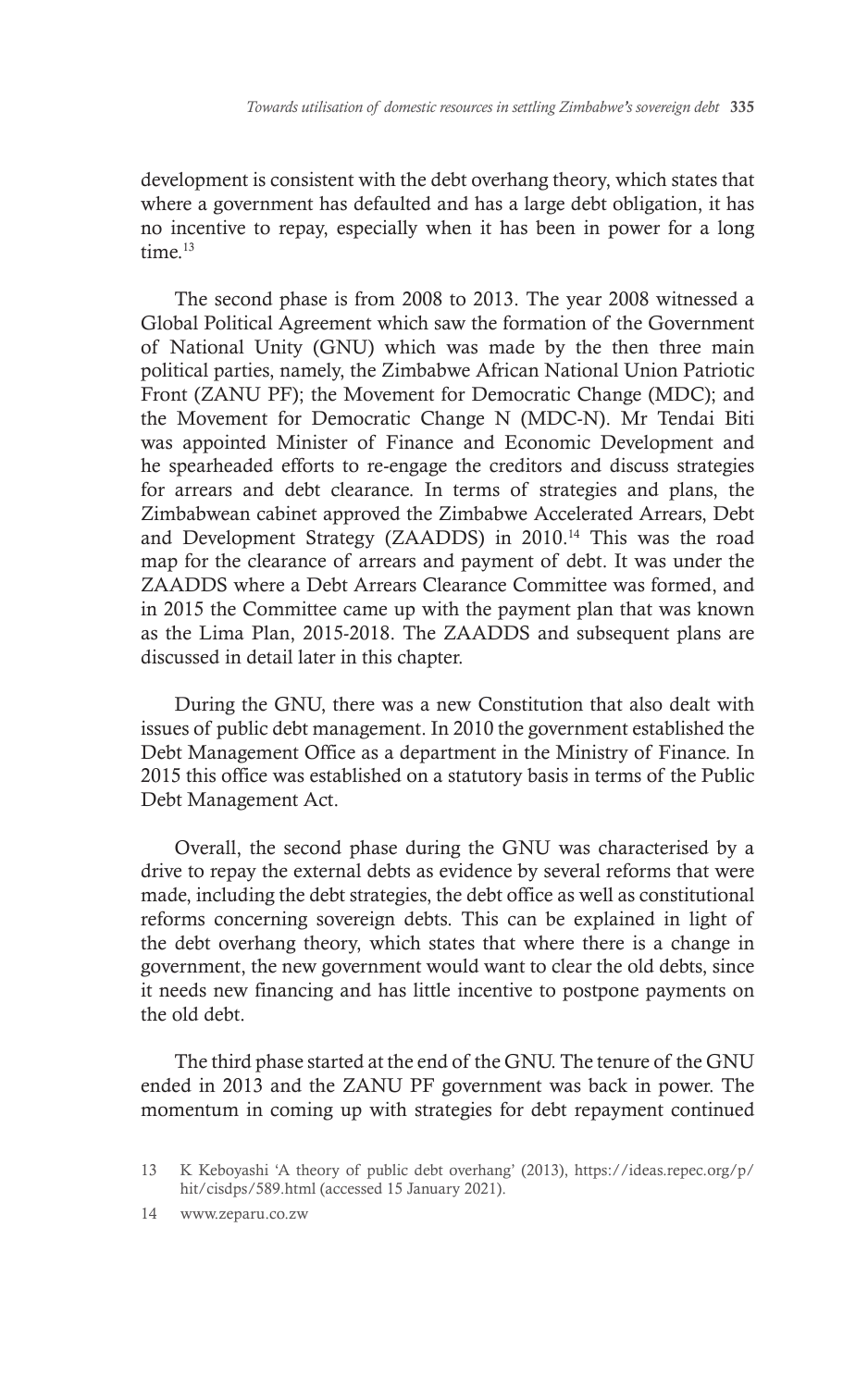as witnessed by the passing of the Public Debt Management Act in 2015. Furthermore, the Debt Arrears Clearance Committee, which was formed in 2015, came up with the payment plan which was known as the Lima Plan, 2015-2018.15 However, there was no proper implementation of the plan, as will be discussed later in this paper. As a result, the Lima Plan was not successful.

The final phase started in November 2017 and continues to the present. November 2017 witnessed the removal from power of Zimbabwe's President Robert Mugabe who had been in power for 37 years. He resigned amid protests by the people and a pending impeachment effort in Parliament. His resignation divided opinion as some were of the view that it constituted a *coup d'état*. However, that discussion is beyond the scope of this chapter. What is worth noting is that the post-Mugabe period, which saw the appointment of a new President, Emmerson Dambudzo Mnangagwa, is known as the Second Republic. As the new government, it is making concerted efforts to re-engage with the international community and implement the repayment plan.

However, the Second Republic has not had a smooth ride due to the outbreak of natural disasters and the COVID-19 pandemic. In 2019 and 2020 the Zimbabwean economy sustained a recession wherein it was estimated that that the gross domestic product (GDP) contracted by -6 per cent and -4.1 per cent respectively.16 This is mainly due to the contraction in many sectors of the economy, including agriculture, mining, manufacturing, tourism and electricity generation.

## 14.3 Importance of sovereign debt management in Zimbabwe

Literature suggests that there is a relationship between government debt servicing and economic growth.<sup>17</sup> High debt-servicing costs create economic and financial uncertainties and discourage foreign investment.<sup>18</sup>

- 16 Republic of Zimbabwe, National Development Strategy 1, January 2021 to December 2025, 16 November 2020, Harare, 5.
- 17 J Roos *Why not default? The political economy of sovereign debt* (2019); Saungweme & Odhiambo (n 5); A Carlos, P Braga & GA Vincelette *Sovereign debt and the financial crisis: Will this time be different?* (2011); L Rieffel *Restructuring sovereign debt: The case for ad hoc machinery* (2003); M Megliani *Sovereign debt: Genesis-restructuring-litigation* (2015); Das et al (n 4); DS Kamlani 'The four faces of power in sovereign debt restructuring: Explaining bargaining outcomes between debtor states and private creditors since 1870' PhD thesis, London School of Economics and Political Science, 2008.
- 18 B Clements, R Bhattacharya & T Nguyen 'Can debt relief boost growth in poor

<sup>15</sup> www.rbz.co.bw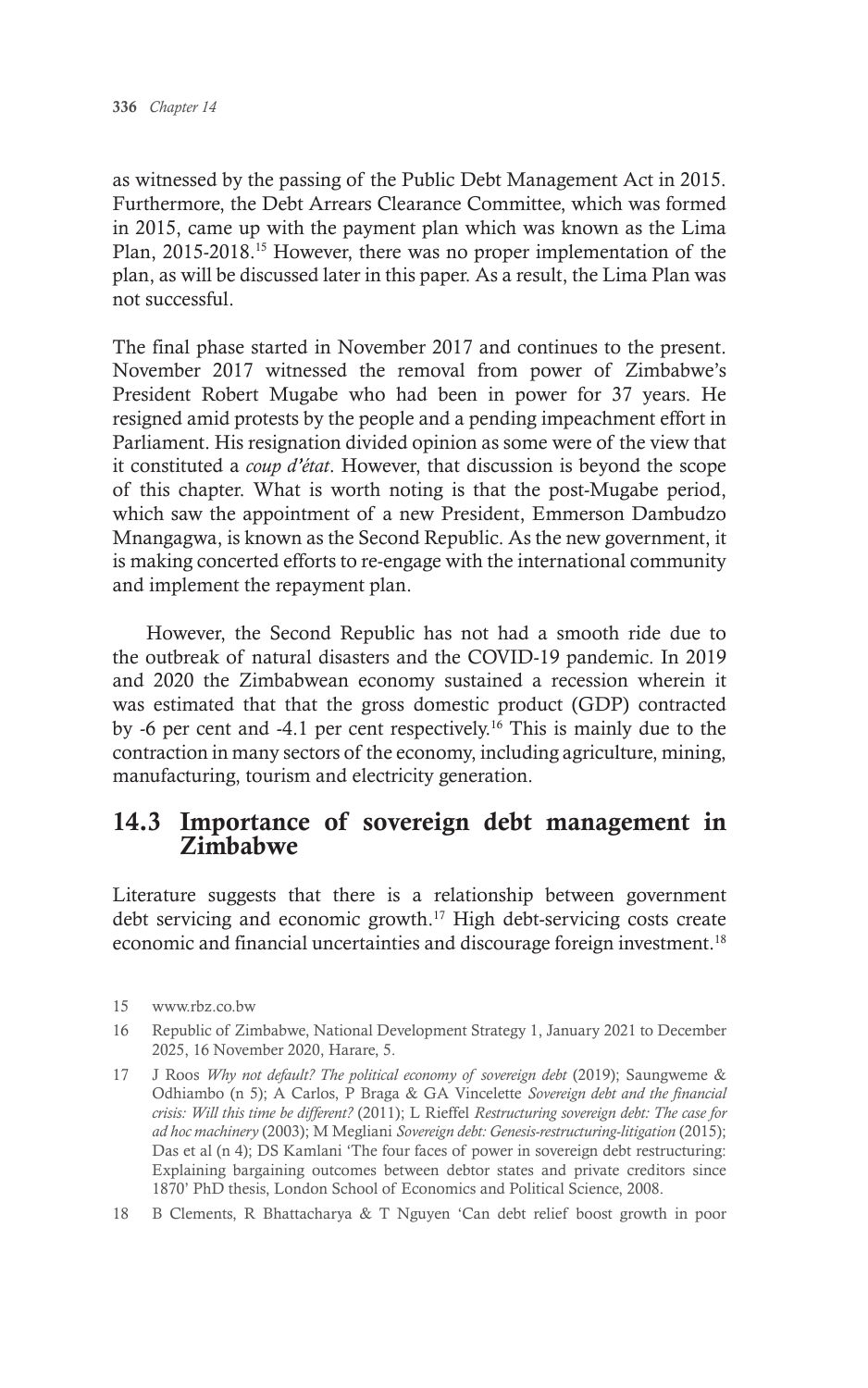Currently, Zimbabwe is in debt arrears. The Zimbabwean debt status has been dubbed as a development issue without the 'resolution [of which] there shall be no access to development resources from the international financial institutions'.19 The arrears status with multilateral creditors has rendered the country ineligible to access funding from these institutions, as well as most other sources of finance. Clearing the external debt would unlock fresh capital injections 'which would accelerate inclusive and sustained economic growth and poverty reduction $2<sup>0</sup>$  and would normalise relations with creditors'. Therefore, the need to clear arrears is critical.

Zimbabwe's debt burden has affected the country's credit rating. Zimbabwe has lost out on several funding opportunities from international creditors. This has led to the suspension and or cancellation of a number of projects.21 The projects that stalled include the US \$400 million package from China for the expansion of the Kariba South power station;<sup>22</sup> the US \$15 billion per year World Bank's Infrastructure Recovery Asset Platform; the US \$ 500 million Rapid Social Response Programme; and the US \$10 billion Infrastructure Crisis Facility.<sup>23</sup> Thus, the resolution to the burden 'will unlock fresh financing for critical infrastructure reconstruction projects and economic recovery programme that will significantly improve the quality of life of the ordinary Zimbabwean'.<sup>24</sup>

countries?' (2005) International Monetary Fund Economic Issues 34; J Baneth 'Some determinants of debt service sustainability in low-income aid dependent countries' (2003) 1; P Krugman 'Financing vs forgiving a debt overhang' (1988) 29 *Journal of Development Economics* 407; TJ Moss & HS Chiang 'The other costs of high debt in poor countries: Growth, policy dynamics, and institutions' Issue paper on debt sustainability 3, Centre for Global Development (2003) 1.

- 19 A Bvumbe cited 'On addressing Zimbabwe's huge debt burden', Brown Bag Dialogue Series, UNDP.
- 20 Zimbabwe Strategies for Clearing External Debt Arrears and the Supportive Economic Reform Agenda (2015) 2.
- 21 United Nations Development Programme 'Why a debt overhang is not good for the economy' Brown Bag Dialogue Issues 3.
- 22 As above.
- 23 As above..
- 24 Tendai Biti (former Minister of Finance) Foreword to the Zimbabwe's Accelerated Arrears, Debt and Development Strategy (ZAADDS).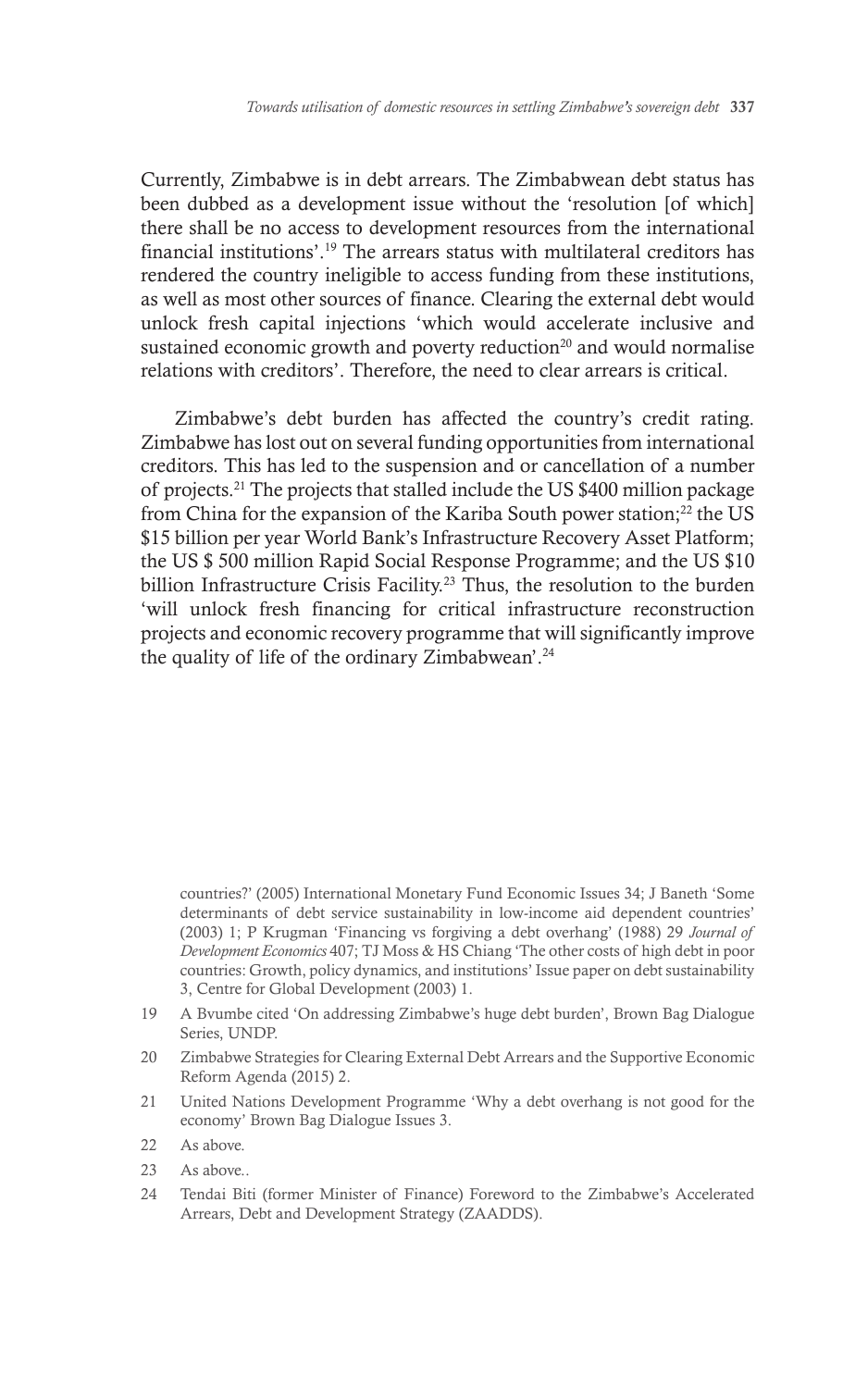# 14.4 A decade of debt management in Zimbabwe: An assessment of Zimbabwe's sStrategy 2010-2020

## 14.4.1 The Zimbabwe Accelerated Arrears, Debt and Development Strategy, 2010

This is the debt resolution strategy that was initiated in 2010 during the inclusive government. It was aimed at resolving Zimbabwe's debt problem. This strategy was motivated by the need to deal with Zimbabwe's unsustainable debt overhang and the country's lack of capacity to address the debt burden and attract new financing. This was during the GNU when there were serious attempts at dealing with the country's debt crisis. During this period there were several debt serving challenges that were faced by Zimbabwe.<sup>25</sup> These included 'liquidity constraints due to poor economic performance; lack of proper public sector financial management principles; improper composition and structure of the public debt; low investor confidence; low industrial and export competitiveness; and poor economic relations with the international donor community'.<sup>26</sup> The main features of the strategy were the following:

- the establishment and operationalisation of the Debt Management Office;
- reconciliation and validation of external debt;
- negotiating with creditors for arrears clearance, debt relief and new financing;
- re-engagement with international community on the removal of sanctions; and
- leveraging resources for debt clearance.

There are legal instruments that work hand in glove to operationalise this strategy.27 The main instrument is the Public Debt Management Act 4 of 2015, which provides for the management of public debt in Zimbabwe; the establishment of the Public Debt Management Office on a statutory basis and provision for its functions and administration; provisions for the raising, administration and repayment of loans by the state and for the giving of guarantees in respect of certain loans; among other things. Other legislation includes the Constitution of Zimbabwe, the

26 Saungweme & Odhiambo (n 5).

27 As above.

<sup>25</sup> D Danha et al 'Zimbabwe Equity Strategy 2015: At cross roads' (2015) Harare: IH Securities; International Monetary Fund (2016b); Zimbabwe 2016 Article IV Consultation: Staff Report; Press Release; and Statement by the Executive Director for Zimbabwe. Washington DC: International Monetary Fund.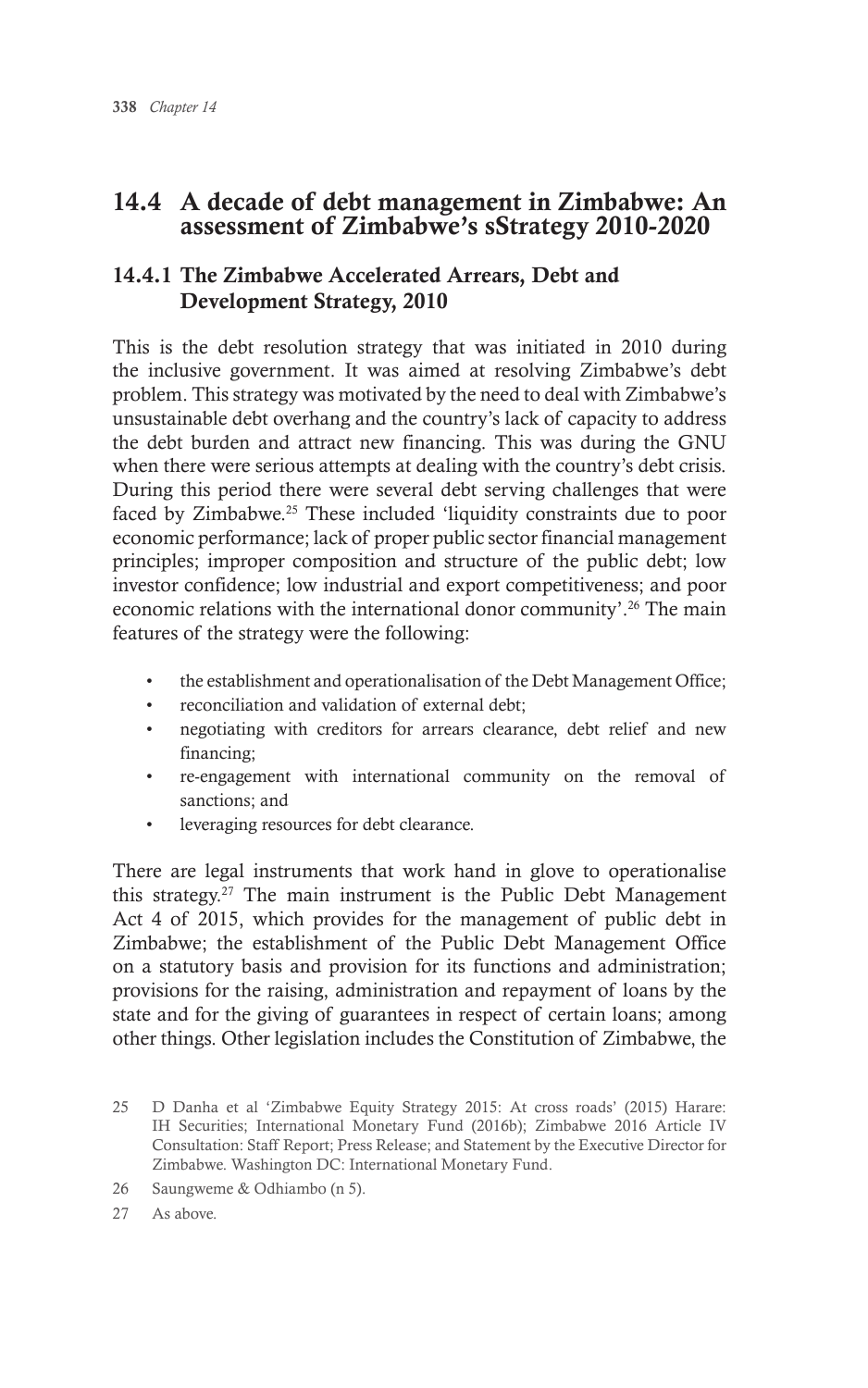Reserve Bank of Zimbabwe Act (chapter 22:15), the International Bank Loans Assumptions Act (chapter 22:08) and the Former Administration (Liabilities) Act (chapter 22:06). The main features of the ZAADDS are discussed below.

#### *The establishment and operationalisation of the Debt Management Office*

This office was established and became operational in 2010. In 2010 it was established merely as a department in the Ministry of Finance and Economic Development. In 2015 the Public Debt Management Act was passed which provided a statutory basis for the Debt Management Office. This Act also stipulates the functions and administration of the Debt Management Office. It also provides for the raising, administration and repayment of loans by the state and for giving guarantees in respect of certain loans. The functions of the Debt Management Office are provided for in section 5 of the Act. The Public Debt Management Office advises the Minister of Finance and Economic Development with respect to borrowings, negotiates with creditors on government borrowing and guaranteed loans, prepares and publishes annual borrowing plans as well as a medium-term debt management strategy. It also compiles and reports on all public debt arrears.

The ZAADDS encountered several implementation challenges and was subjected to much criticism. The Debt Management Office has been accused of lacking autonomy, resources as well as capacity.28 Negotiations with creditors for arrears clearance, debt relief and new financing have not been successful. Zimbabwe is in a weak position in these negotiations and there is a lack of trust and confidence by creditors.<sup>29</sup> In addition, creditors have been accused of double standards when dealing with Zimbabwe. Furthermore, the operation of the principle of comparable treatment of creditors affects efforts at creditor negotiating. The attempt to leverage resources for debt clearance has been unsuccessful due to the fragile economic situation, disagreements on the valuations of resources as well as government's inconsistencies on natural resources policies.<sup>30</sup>

#### *Reconciliation and validation of the external debt*

The exercise to verify the actual amounts the government owes began in 2011. This audit is also a way of mitigating against fiscal indiscipline. The

- 28 Mbawu & Nkala (n 6) 20.
- 29 Mbawu & Nkala (n 6) 22.
- 30 C Mbaiwa Zimbabwe Coalition on Debt and Development, Sustainable and Inclusive management Framework for Zimbabwe (SIDMaF) (2019) 23, ZIMCODD: Harare.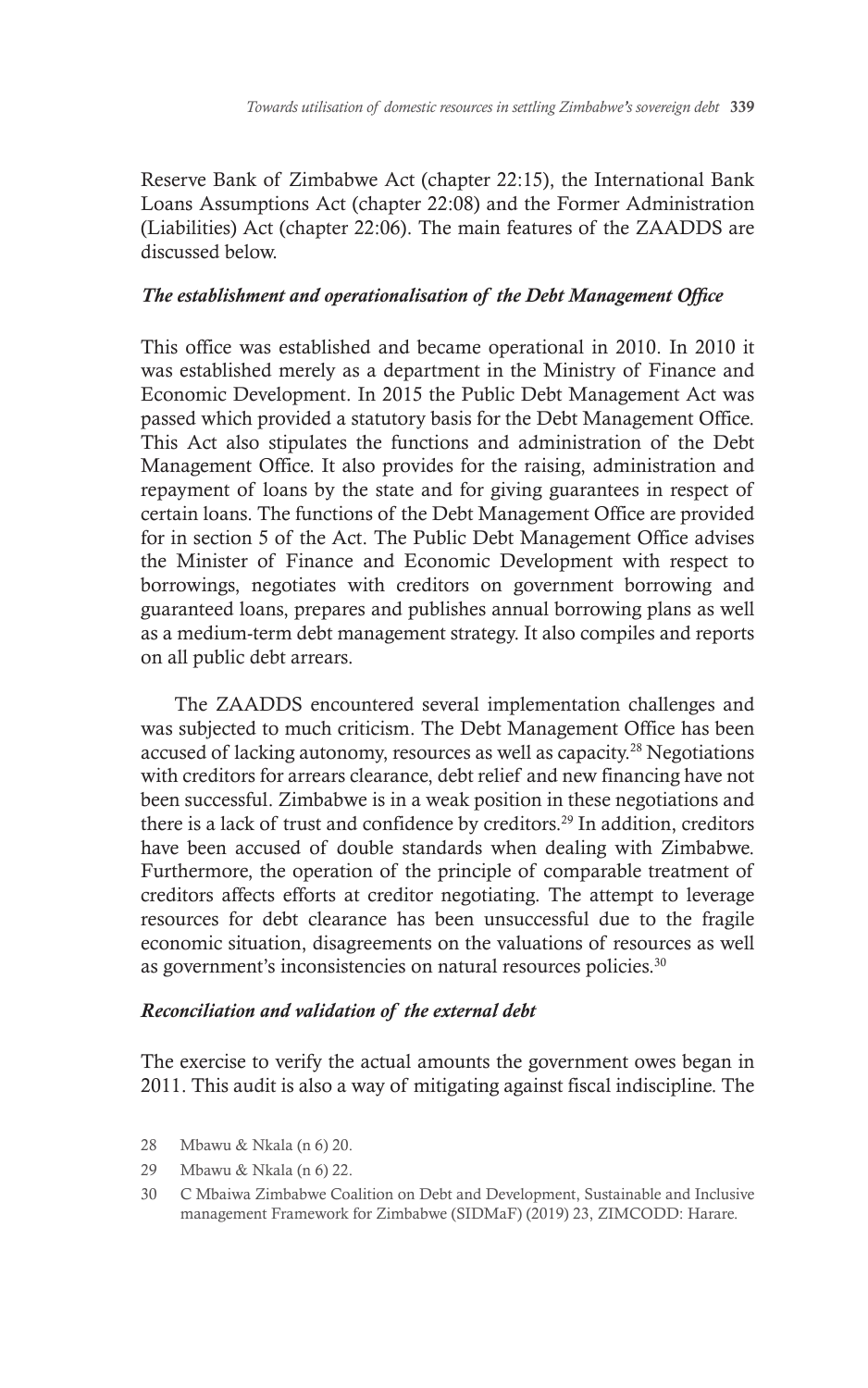main criticism of this exercise is that it lacks transparency. The information on reconciled and validated debt statistics is not publicly availed and even when done, it would be late.

#### *Negotiation with creditors*

In terms of the ZAADDS, the government would negotiate with creditors for arrears clearance, debt relief and new financing. In pursuit of this strategy, the government successfully engaged with the IMF to undertake a staff-monitored programme, which was successfully completed in 2015. The programme focused on key reforms showing that the country has the capacity to undertake the reforms required for funds-supported programmes. This was a pre-condition for negotiating arrears clearance and debt relief. Furthermore, in 2015 the government constituted a Debt Arrears Clearance Committee (DACC). The mandate of this Committee was to develop strategies to resolve the country's debt burden mainly with respect to international financial institutions. The Committee came up with the Lima Plan which was presented at the sidelines of the IMF/ World Bank annual meeting in Peru that was held from 8 to 12 October 2015. The plan was accepted by the creditors, namely, the African Development Bank, the Work Bank and the IMF. The details of the Lima Plan are discussed in the following part.

## 14.4.2 The Lima Plan, 2015

The Lima Plan (2015-2018) was the debt and arrears clearance plan that Zimbabwe negotiated with its international creditors. It involved the following:

- the use of domestic resources; it already transferred part of its special drawing rights (SDR) holdings kept by the IMF to clear the US \$107,9 million debt in arrears;
- the use of a bridging loan, where African Export-Import Bank (Afrexim Bank) was to pay the AfDB loan; and
- the use of medium to long-term loan facility to pay other creditors, including the World Bank.

In accordance with the above plan, Zimbabwe managed to clear its US \$107,9 million arrears with IMF in 2016. However, it is still in the process of settling a debt of about US \$2,2 billion to other international financial institutions, including the World Bank and the AfDB.<sup>31</sup> The

<sup>31</sup> M Mutize 'Zimbabwe wants to raise money through a sovereign bond: Why is this illadvised' *The Conversation* (5 August 2020).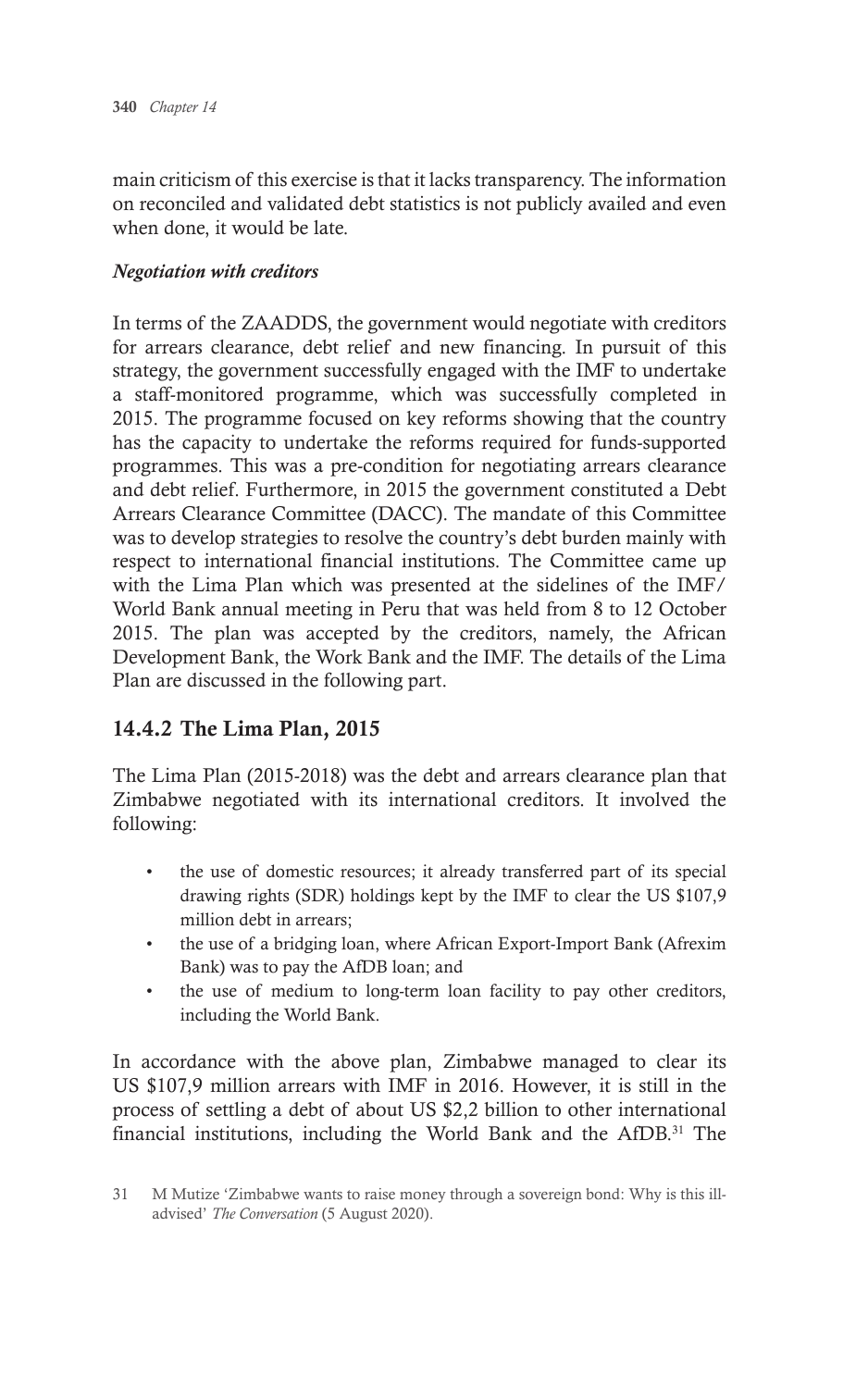Lima Agreement expired in November 2018.32 The Lima Plan was not implemented effectively due to non-conclusive negotiations on settling outstanding arrears. The international creditors wanted the implementation of some economic reforms that include enhancing investor confidence, the transformation of state-owned enterprises, the ease of doing business and fiscal consolidation. Zimbabwe did not undertake these reforms to the satisfaction of the international creditors, so the anticipated financial support did not materialise.<sup>33</sup>

## 14.4.3 The Transitional Stabilisation Programme 2018 to 2020

The Transitional Stabilisation Programme (TSP) is one of the main economic plans laid down in Zimbabwe's Second Republic in order to resuscitate the economy. It was spearheaded under the new Finance Minister, Professor Mthuli Ncube. Among other things, the TSP sought to integrate Zimbabwe into global financial markets.<sup>34</sup> This includes re-engaging cooperating partners over resolving Zimbabwe's external payment arrears. It also involves putting in place a comprehensive and coherent macro-economic policy framework, underpinned by a strong programme of fiscal adjustment and structural reforms.

At the time when the TSP was formulated, Zimbabwe's foreign debt amounted to about US \$5,6 billion which consisted of the following:

- multilateral creditors, US \$2,2 billion;
- the Paris Club, an informal group of creditor nations, US \$2,7 billion;
- non-Paris Club creditors, US \$700 million.

The TSP emphasised that in terms of sequencing, Zimbabwe needs to first and simultaneously clear its arrears to the AfDB, the World Bank and the European Investment Bank. This would be done as part of efforts to unlock external new financing required by the productive sectors.

- 33 Zimbabwe Coalition on Debt and Development, Statement on Arrears Clearance Strategy, 2015; T Biti 'Putting lipstick on a crocodile: Zimbabwe's sinister reengagement agenda' (16 April 2016), www.facebook.com (accessed 10 November 2020); PA Chinamasa *Zimbabwe: Strategies for clearing external debt arrears and the supportive economic reform agenda* (September 2015).
- 34 Zimbabwe 'Transitional Stabilisation Programme Reforms Agenda October 2018-December 2020: Towards a prosperous and empowered upper middle-income society by 2030' (5 October 2018); Harare; Labour and Economic Development Research Institute (Zimbabwe), Review of the Transitional Stabilisation Programme (TSP) (August 2020); L Chitongo, P Chikunya & T Marango 'Do economic blueprints work? Evaluating the prospects and challenges of Zimbabwe's transitional stabilisation programme' (2020) 9 *African Journal of Governance and Development*7.

<sup>32</sup> B Mpofu 'Why Lima plan stalled' *The Independent* (15 September 2017).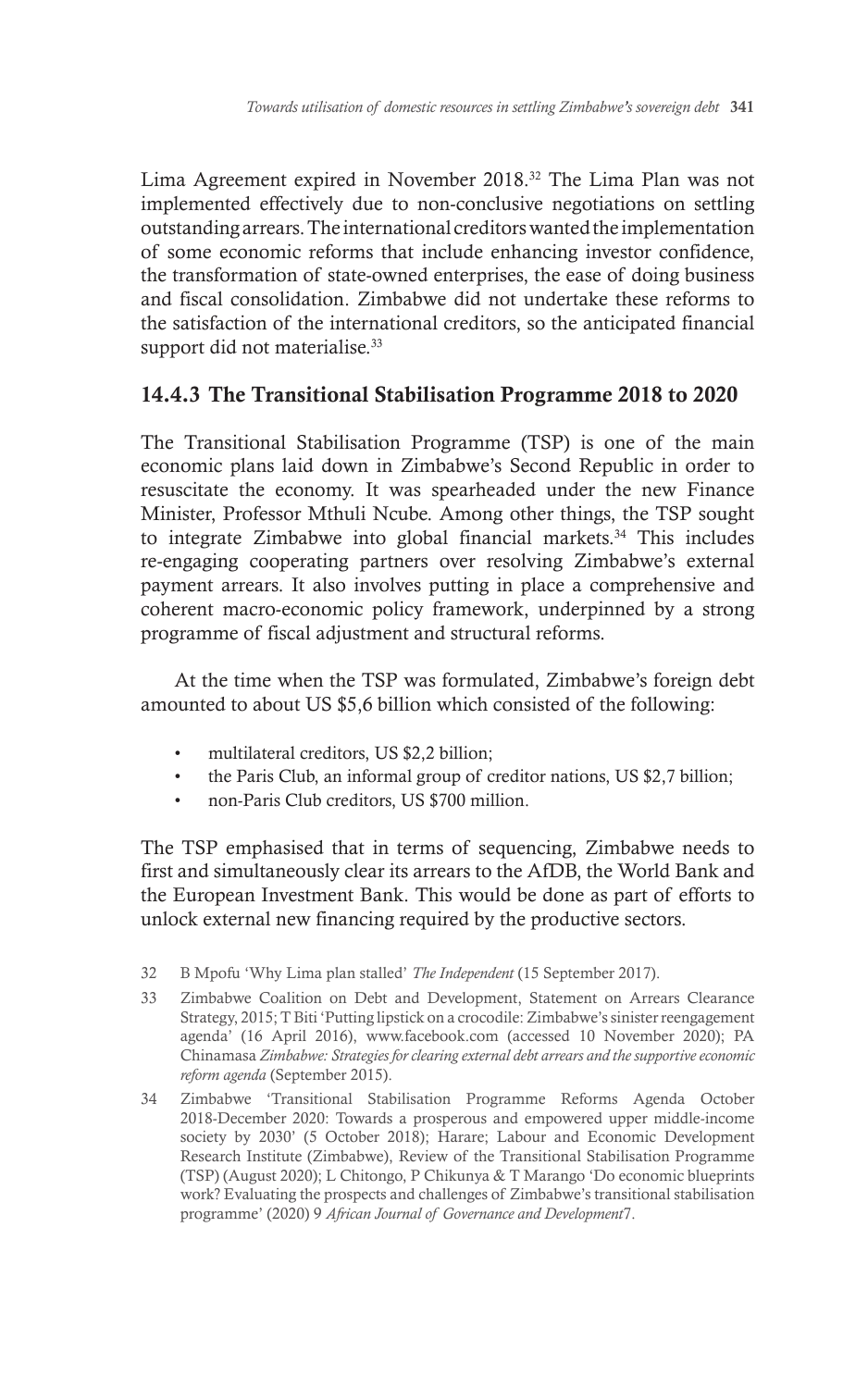# 14.5 Zimbabwe sovereign debt and COVID-19

The ZAADDS and the subsequent strategy were created without taking into account the COVID-19 pandemic, as by then it was not foreseeable. By early 2020, when the COVID-19 pandemic started to hit Zimbabwe, the country was already under a huge a heavy debt burden, and liable to pay debt arrears. The economy already was not performing well and the health delivery system was near collapse, punctuated by health personnel, including doctors and nurses, that were striking.

Faced with this challenge, the Zimbabwean government attempted to open negotiations and seek negotiations with its international creditors. On 2 April 2020 the Minister of Finance and Economic Development, Professor Mthuli Ncube, wrote a letter addressed to the heads of the IMF, the World Bank, the European Investment Bank, the AfDB and the Paris Club of Creditors.<sup>35</sup> The essence of the letter was to reschedule the payment of arrears and to allow Zimbabwe to access fresh finance in order to mitigate the effects of COVID-19.

The letter did not receive a favourable response. The Paris Club responded to this letter of assistance in the negative.<sup>36</sup> It gave the conditions that must first be met for Zimbabwe to normalise its relations with the international community. First, Zimbabwe had to implement substantive and sustainable political and economic reforms, in particular regarding respect for human rights, especially freedom of assembly and expression. Second, Zimbabwe should implement a staff-monitored programme by the IMF as an important first step of engagement. Third, Zimbabwe should clear World Bank and AfDB debt of over US \$2 million.

This brings into question the relationship between sovereign debt and human rights. In 2012 the United Nations Commission on Human Rights came up with Guiding Principles on Foreign Debt and Human Rights.<sup>37</sup> These guidelines are meant to be followed by states and private, public, national and international financial institutions in the management of sovereign debt. These principles include the following:

- ensuring the primacy of human rights;
- equality and non-discrimination;
- 35 Reuters Staff 'Implement substantive reforms, Paris Club creditors tell Zimbabwe' *Reuters* (8 July 2020).

36 As above.

37 https://www.undocs.org/A/HRC/20/23 (accessed 20 January 2021).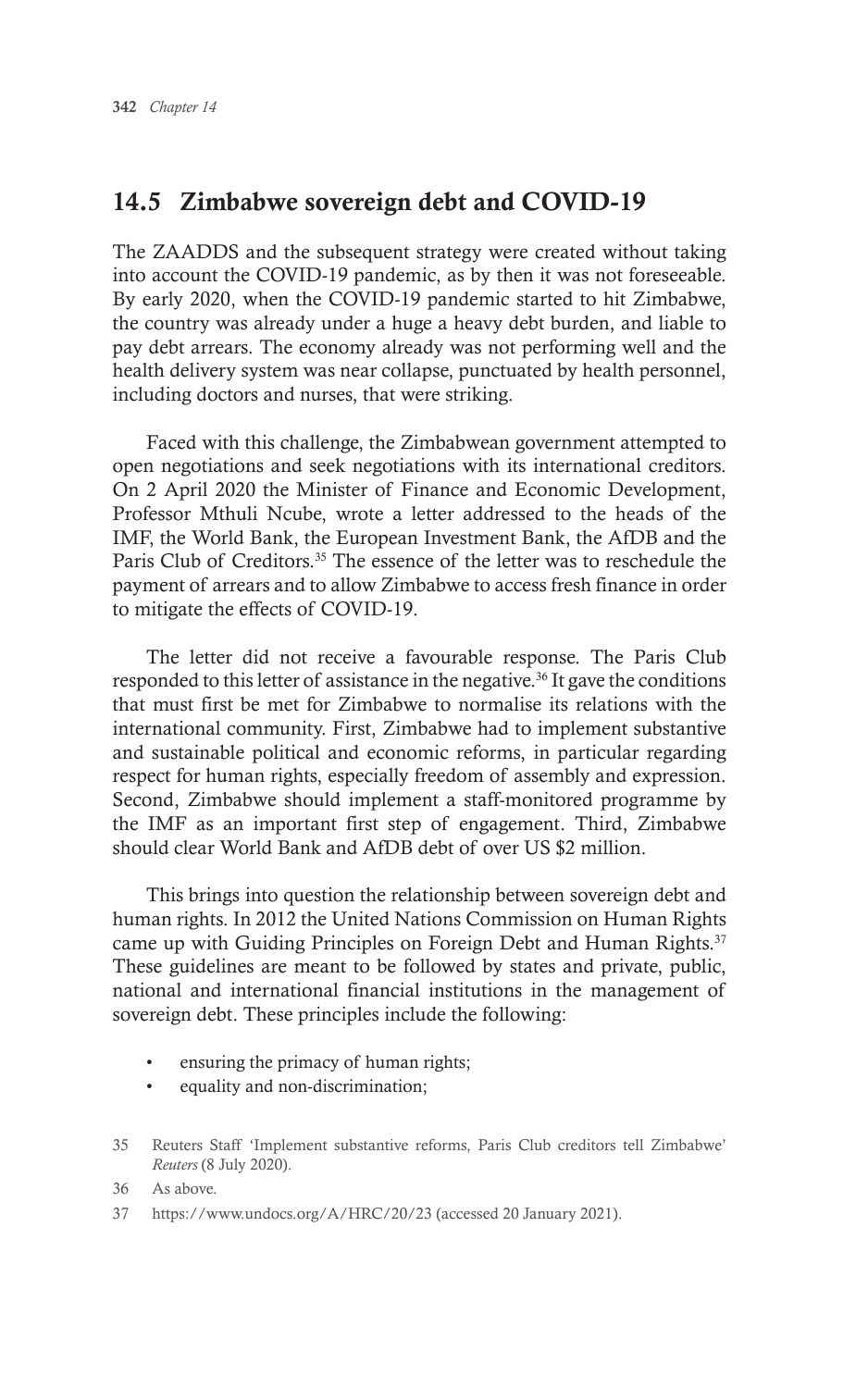- the progressive realisation of human rights;
- the state must ensure that the minimum core human rights obligations arising from debt repayment obligations are met;
- the obligation to avoid retrogressive measures on human rights obligations arising from debt repayment obligations or commitments;
- creditors and debtors share the responsibility of preventing and resolving unsustainable debt situations; and
- transparency, participation and accountability in debt contraction and management by the states.

Although these are only guidelines, they make a strong case for human rights considerations, which are very relevant in this time of COVID-19. Although these are not binding on the parties, it would have been better if the international creditors and Zimbabwe had attempted to find a common ground for renegotiation and relief for Zimbabwe during the COVID-19 pandemic. This would be in line with the UN Guiding Principles on Foreign Debt and Human Rights summarised above.

# 14.6 Options for Zimbabwe's sovereign debt restructuring

Zimbabwe is a complex issue. The debt burden is unbearable, given that 90 per cent of the total debt is made up of arrears and penalties continue to accrue unabated. The economy is at its worst and this is exacerbated by the COVID-19 pandemic and natural disasters such as floods and droughts. On a positive note, the government of the Second Republic is determined to re-engage with the international community as well as external creditors. Thus, this presents an opportunity for the country to be re-integrated into the international economy. However, there are complications that need to be overcome if Zimbabwe is to get out of this maze. This calls for the cooperation of both Zimbabwe and its various creditors.

It is undeniable that the first step that needs to be undertaken by Zimbabwe is to re-engage with creditors. Zimbabwe should develop its plans to be used as the basis for renegotiation with its creditors. Due to the divergence of creditors, there may not be a one-size-fits-all plan, hence the need for specific plans depending on the type of creditor and the governing legal framework. For instance, one plan can address international financial institutions, the other one for Paris Club creditors and another for non-Paris Club creditors. The issue of re-engagement is supported by the IMF in its Zimbabwe Debt Sustainability Analysis, where it recommended that Zimbabwe needs to reach 'an agreement with creditors on a comprehensive treatment of Zimbabwe's external debt and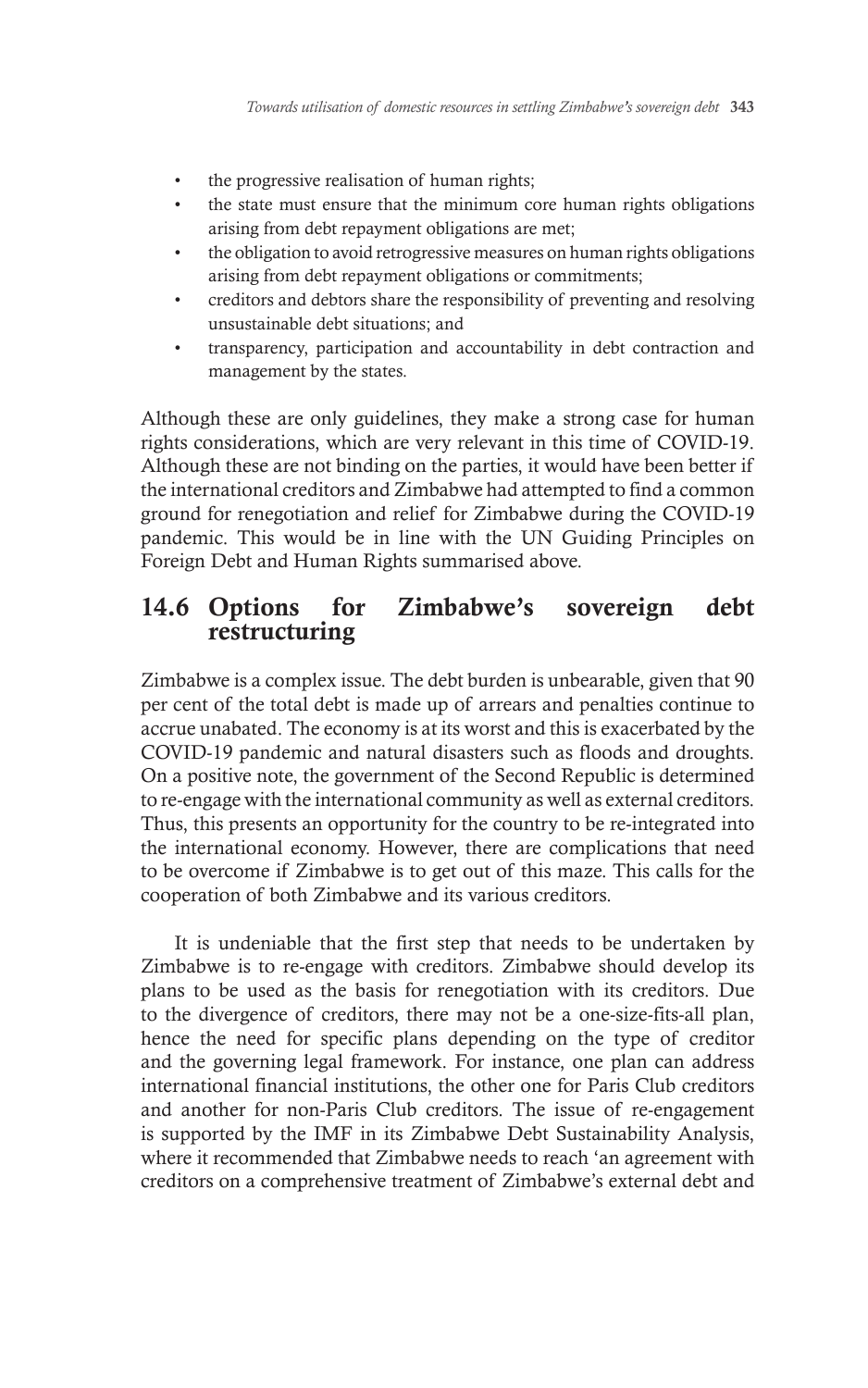arrears'.38 In the view of the IMF, the re-engagement with the international community would also help to restore debt sustainability.

There are options available to Zimbabwe to secure debt relief and restructuring. Professor Mthuli Ncube, who currently is Zimbabwe's Minister of Finance and Economic Development, has discussed some of the available options.<sup>39</sup> First, Zimbabwe can request to be considered for the HIPC Initiative.40 However, this is not an easy option as the IMF and World Bank would need to re-open the HIPC eligibility requirements and determine whether Zimbabwe meets the criteria. One of the requirements is that Zimbabwe needs to demonstrate that it has performed well under the economic adjustment programmes of the World Bank and the IMF. Currently, Zimbabwe is on an IMF staff-monitored programme.

The second option presented by Professor Ncube is that the international community can create a *sui generis* debt relief approach for Zimbabwe.<sup>41</sup> The third is an *ad hoc* debt restructuring under the auspices of the Paris Club.42 Given the complexities of Zimbabwe's crisis, it is suggested that a *sui generis* approach would be the most suitable as it takes into account Zimbabwe's peculiar situation. For example, Zimbabwe is not part of the Debt Service Suspension Initiative (DSSI) as it is in arrears to the International Development Association (IDA), causing it to be ineligible.<sup>43</sup> Since Zimbabwe is not part of the DSSI, it has to plead its case individually with the creditors for debt relief.

The question then would be, what should be the *sui generis* approach that should be followed by Zimbabwe?

First, Zimbabwe needs to clear its debts to the international financial institutions such as the World Bank and the AfDB, who are all preferred creditors.44 It is only then that it can seek debt treatment by the Paris Club.

- 38 IMF Zimbawe Staff Report for the Article IV Consultations-Debt Sustainability Analysis (12 February 2020) 1.
- 39 M Ncube 'Zimbabwe's options for sovereign debt relief' *Daily Maverick* (3 September 2018).
- 40 As above.
- 41 As above.
- 42 As above.
- 43 See C Humphrey & S Mustapha 'Lend or suspend? Maximising the impact of multilateral bank financing in the COVID-19 crisis' Working paper 585 (July 2020), www.odi.org (accessed 13 January 2021).
- 44 G Chigumira, N Mupunga & E Chipumho 'An assessment of arrears clearance and sustainable debt options for Zimbabwe' Zimbabwe Economic Policy Analysis and Research Unit (ZEPARU) (November 2018).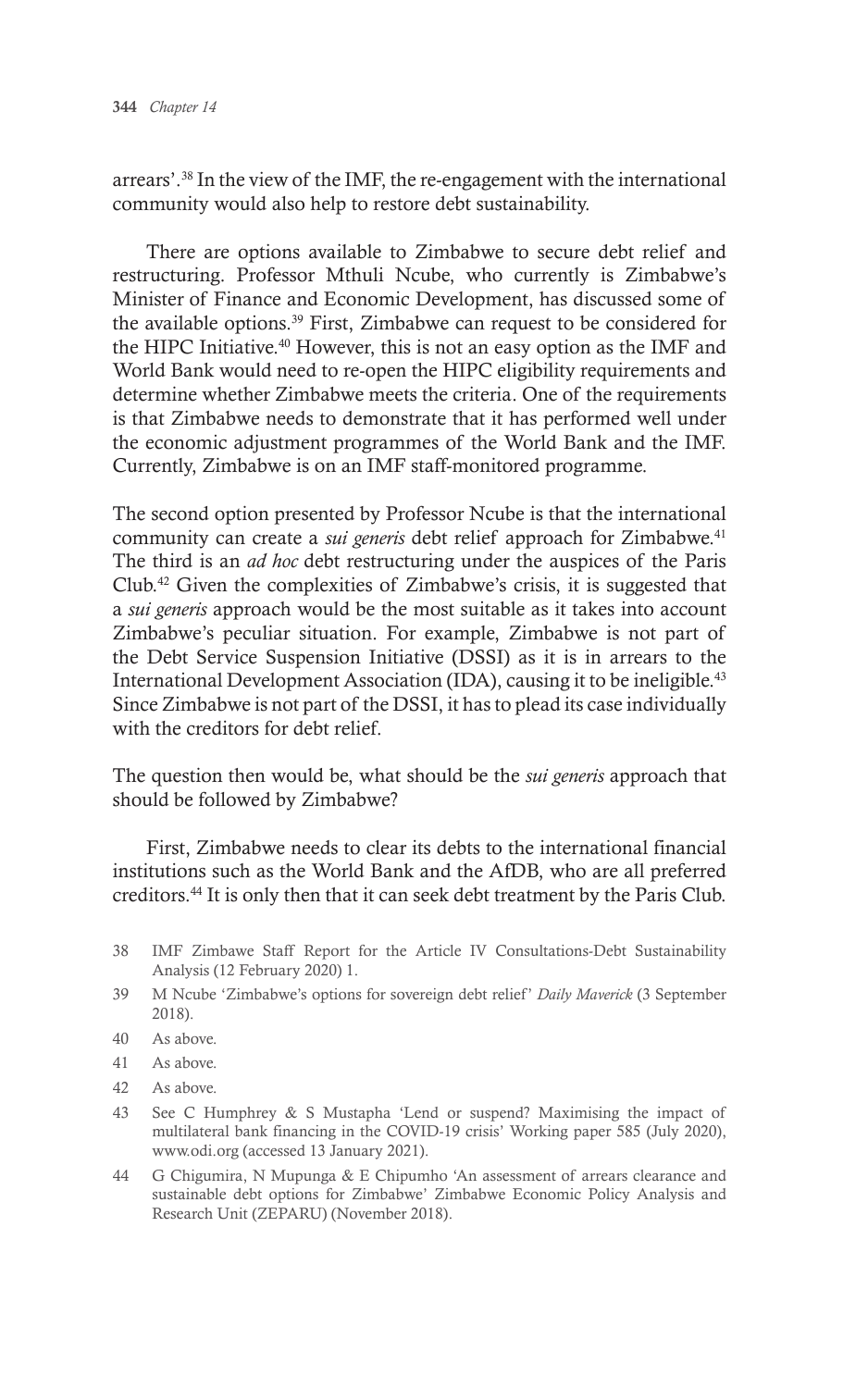Paris Club creditors 'provides debt treatments to debt countries in the form of rescheduling, which is debt relief by postponement or, in the case of concessional rescheduling, reduction in debt service obligations during a defined period or as of set date'. In the case of Zimbabwe, it will need to negotiate for a suspension of payment and a moratorium on interests for at least two years so that Zimbabwe has the space to deal with the challenges posed by the COVID-19 pandemic.

With respect to the payment plan to the international financial institutions, it is suggested that the Zimbabwe plan should have the following key elements in mind:

- the suspension of payment obligation for at least two years (as discussed above);
- the use of a bridging loan, from African Export-Import Bank (Afrexim Bank) and/or other source;
- the issuance of a long-term sovereign bond;
- the use of domestic resources to repay the bridging loan and other debts.

These elements, besides the payment suspension, are assessed in the following paragraphs.

## 14.6.1 Use of a bridging loan

A bridging loan is crucial for the success of the plan. A bridge loan is an interim financing facility for a government, business or individual that helps it until the next stage of financing is reached.45 It generally is used to pay back an existing loan, as well as other capitalisation needs. Due to a lack of goodwill, it is very difficult for Zimbabwe to obtain a bridging loan or grants. The major criticism is that this borrowing to repay strategy results in the perpetuation of indebtedness.46 During the Lima Plan in 2015 Zimbabwe sought to get a bridging loan from the Afrexim Bank and the negotiations were unsuccessful. However, there now is a change in the political leadership and the new leadership is keen to engage with creditors. Thus, the government can re-engage the Afrexim Bank. In October 2020 it was reported that Zimbabwe intends to borrow US \$1,9 billion from G7 countries in order to repay its debts.<sup>47</sup> Thus, Zimbabwe can approach multiple sources for a bridging loan. However, once the bridging loan has been secured, there remains a need to re-pay that loan and other creditors.

<sup>45</sup> Mbawu & Nkala (n 6) 10.

<sup>46</sup> Carlos et al (n 17); Megliani (n 17); Das et al (n 4).

<sup>47</sup> 'Zimbabwe to borrow 1,9 billion USD from G7 countries to repay its debt' (15 October 2020), www.news.cn (accessed 3 February 2021).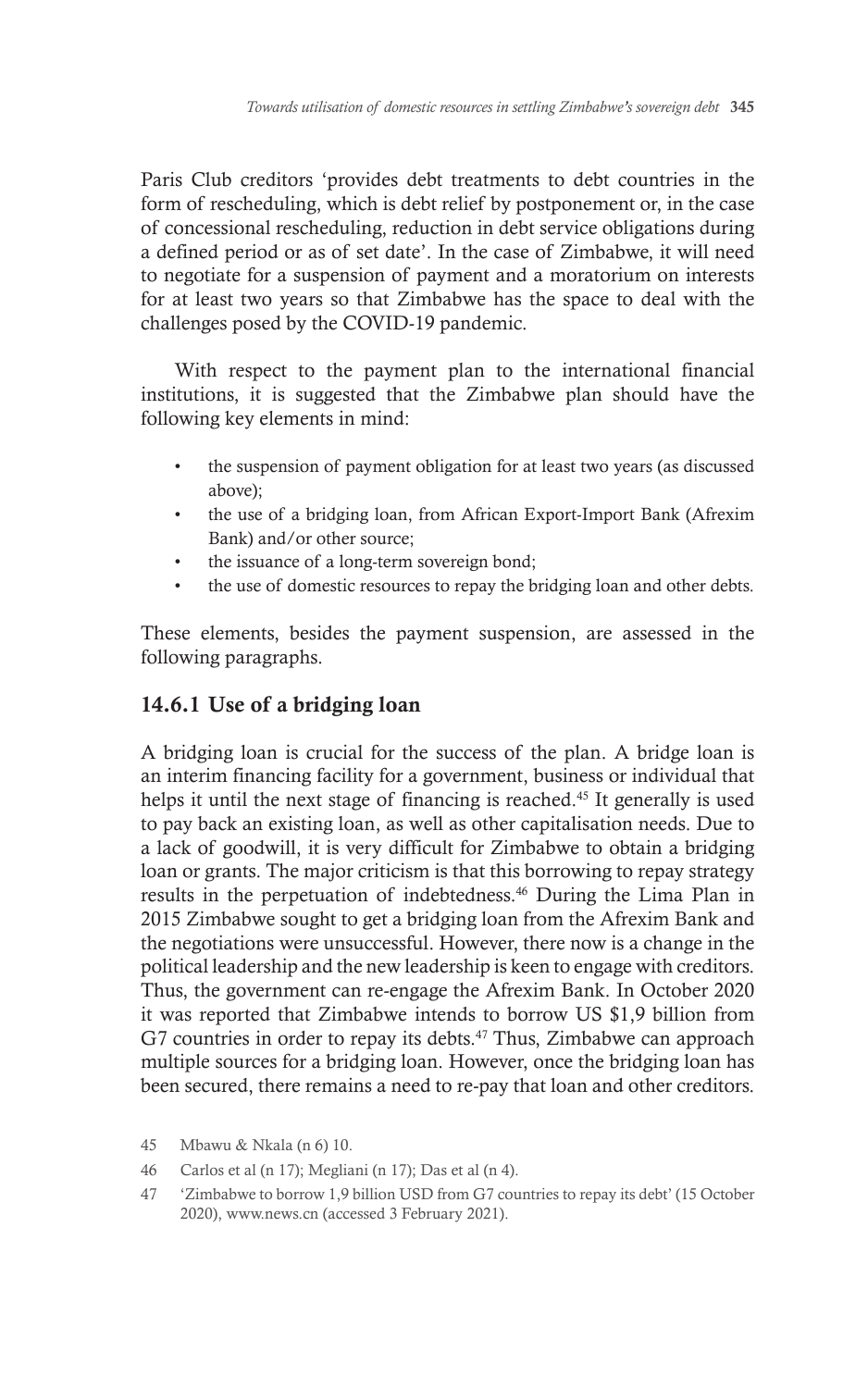It is recommended that such payments should be done using long-term sovereign bonds and domestic resources if Zimbabwe is to escape a debt trap. The main issue is to avoid taking other loans to pay the loan again.

## 14.6.2 Long-term sovereign bond

A long-term sovereign bond may be defined as 'a process where the government sells bonds to investors on either domestic or international financial markets to raise funds'.48 It has been argued that a long-term sovereign bond is not the correct way to go in Zimbabwe at the moment.<sup>49</sup> This is because the economic and political conditions in Zimbabwe would make the pursuit of this a futile exercise because the poor performance of the economy.50 Mutize highlighted the fact that these fundamentals relate to internal political and economic fundamentals. He highlighted some factors that are worthy of consideration.<sup>51</sup> First, Zimbabwe does not have a sovereign credit rating from international credit rating agencies. The rating plays an important part as a key input in determining yield and coupon payment on a bond. Although countries without sovereign credit ratings have sold bonds, this has been done at high rates. Second, there is currency instability caused by the introduction of a currency and subsequent loss of value. Third, the weak currency taints the attractiveness of the bond that is issued since it increases the risk of default and debt sustainability, particularly if repayments are to be made in hard currency. Fourth, the goodwill of the government has been eroded due to the economic crisis in the country coupled by a bad reputation on defaulting payments to international financial institutions. Fifth, the government has been hostile to the private sector. For instance, on 29 June 2020 the government ordered the closure of the stock exchange, accusing it of fuelling currency devaluation. The stock exchange was later re-opened. Thus, Zimbabwe should first demonstrate a political will to restore business confidence if it is to successfully issue a long-term sovereign bond.

## 14.6.3 Use of domestic resources

#### *Mineral resources*

One of the suggestions that have been touted is mortgaging revenues from mineral resources, which entails linking revenues from minerals to future

- 48 Mutize (n 31).
- 49 As above.
- 50 As above.
- 51 As above.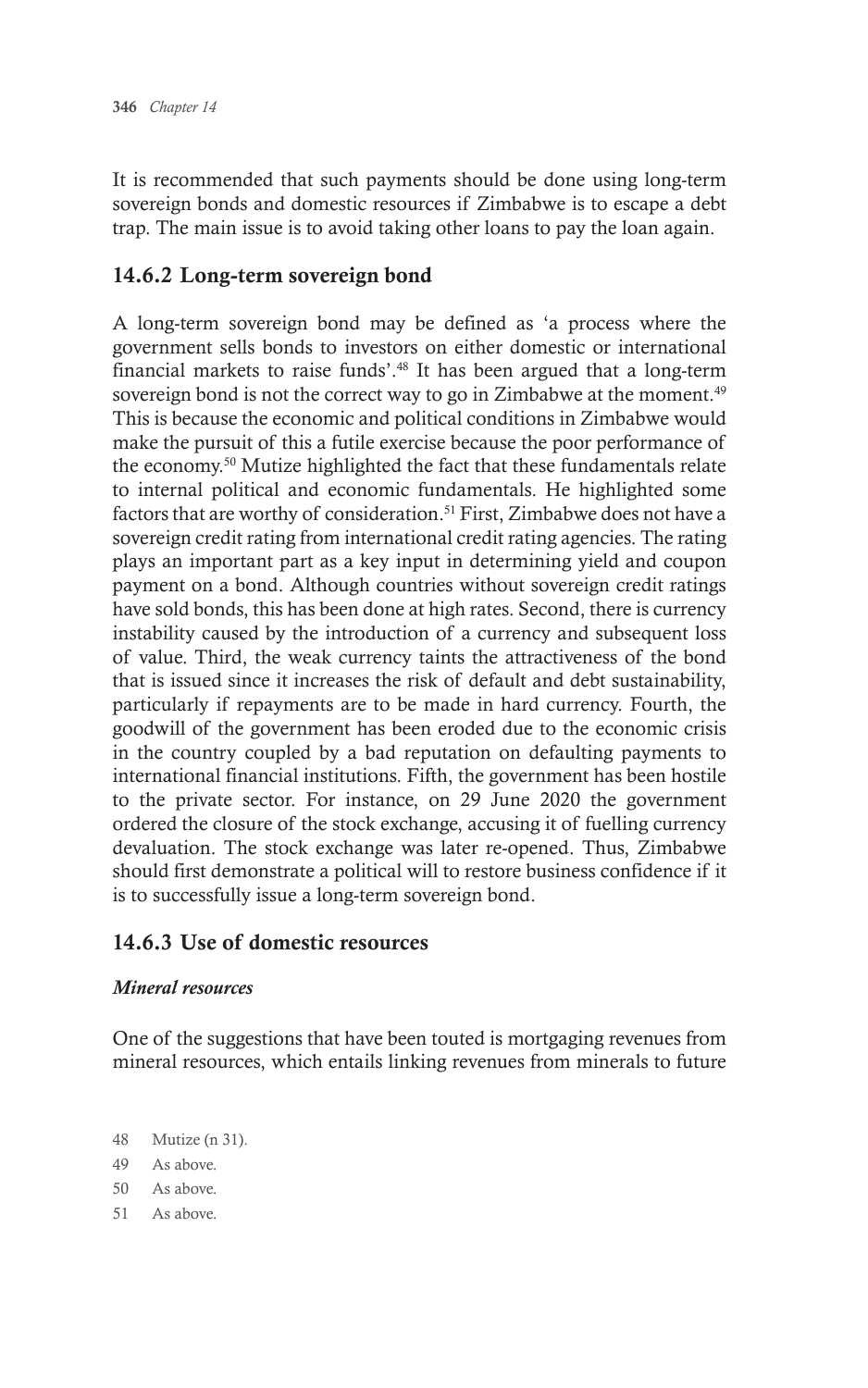debt service payment.52 Zimbabwe has a vast store of mineral resources which, if properly managed, can be used to repay the country's debts. At one point, the then President of Zimbabwe, Robert Mugabe, mentioned that Zimbabwe has lost around US \$15 billion due to mismanagement.<sup>53</sup> At the moment, royalties from the proceeds of mineral resources to the government are not significant. A full discussion on this aspect has a whole chapter dedicated to it in the book.

#### *Sale of municipal land around the biggest cities and sale of agricultural farms across the country*

It has been mooted that Zimbabwe can sell municipal land around its cities in order to raise money for servicing the debts. While there is a demand for land in big cities, the cost of servicing the land may be high to the extent that there may be a small margin between the cost of servicing the land and the selling price. Furthermore, due to the bad performance of the economy, the buying power of most people has been eroded, with the result that there will be a low demand for such land sales. In addition, mortgage loans are not viable in the current economic situation of high inflation.

Alternatively, Zimbabwe can sell commercial farms for agricultural purposes. At its independence, Zimbabwe was known as the bread basket of Africa.54 This was mainly because of viable land titling, especially freehold, which was for all commercial farms. Because the commercial farms were freehold land, they could be used as commercial security against loans that were meant for agricultural activities. This was one of the factors that supported productivity in the commercial farms. All this changed with the advent of the land reform programme from the late 1990s which saw most of the commercial farms being nationalised by the government.<sup>55</sup> One of the consequences of this nationalisation is a lack of productivity on the farms.56 The land reform programme was

- 54 See http://www.fao.org/3/i6022e/i6022e.pdf (accessed 10 January 2021).
- 55 RG Muchetu 'Agricultural land-delivery systems in Zimbabwe: A review of four decades of Sam Moyo's work on agricultural land markets and their constraints' (2018) 57 *African Study Monographs.*
- 56 M Mutema 'Land rights and their impacts on agricultural efficiency, investments and land markets in Zimbabwe' (2003) *International Food and Agribusiness Management Review* 50.

<sup>52</sup> S Nkhata 'Leveraging on debt sustainability for sustainable development' Brown Bag UNDP.

<sup>53</sup> See Staff Reporter 'Mugabe's missing \$15 billion saga intensifies' (7 December 2017), https://www.iol.co.za/business-report/mugabes-missing-15-billion-sagaintensifies-12283828 (accessed 10 January 2021).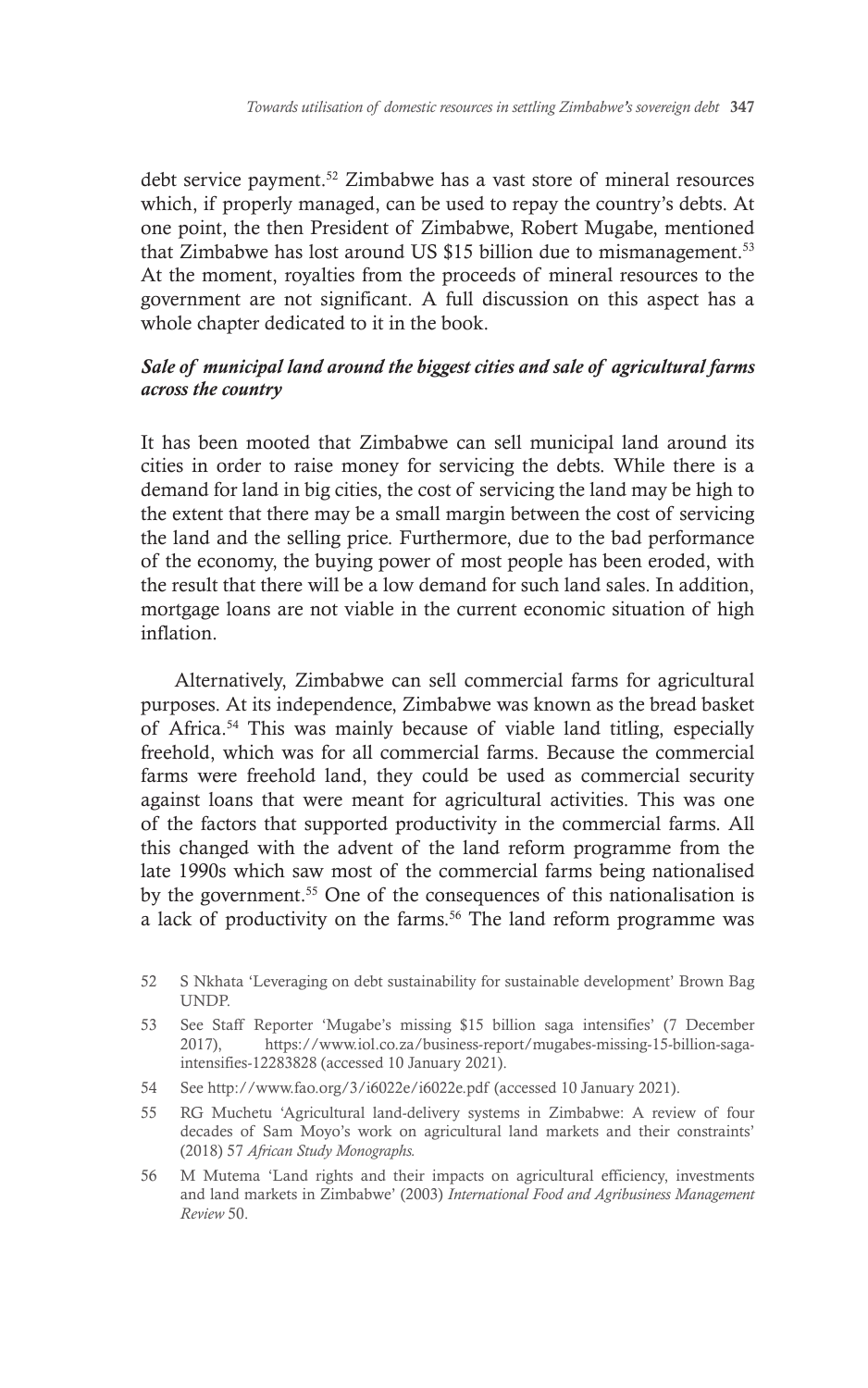characterised by chaos and farm invasion to the extent that the court ruled that there was no 'programme' at all.<sup>57</sup> The invaders had no title to the land and also did not have sufficient resources to continue with productivity. The government allocated some of the nationalised land to 'new farmers' who also had no title to the land except offer letters. As a result, the land could not be used as collateral in accessing loans from the banks. With these farmers having no resources, and unable to borrow, there is less productivity on the farms, which contributed to bad economic performances. Zimbabwe is now importing grains and meat.

To solve the issue of chaotic land reform, Zimbabwe has come up with a Land Commission that is tasked with the administration of agricultural land,<sup>58</sup> including the development of 99-year lease agreements with respect to agricultural land. For it to be effective, such a lease agreement should be bankable so that it can act as collateral. So far such a bankable instrument has not been developed and there are ongoing consultations with stakeholders. This can possibly be a viable option if such sale or lease is accompanied by a secure land tenure system. If properly administered, a substantial amount may be raised using this method. In addition, this will also promote agricultural production which can stimulate economic growth,59 more than the sale of residential land.

## 14.7 Conclusion and recommendations

Zimbabwe is in debt crisis. Zimbabwe still faces the following major economic challenges: high government debt; low industrial and export competitiveness; a narrow revenue base; and subdued investor confidence. Zimbabwe has engaged in numerous debt-servicing reforms and policies, which included the re-engagement process with the creditor community, new public debt-servicing methods, such as the usage of special drawing rights in the payment of the IMF loan in 2016, and the contraction of new loans to pay off debt arrears, the use of domestic resources and efforts to campaign for the removal of sanctions.

In the context of the COVID-19 pandemic and human rights, it is recommended that international creditors should reconsider their stance and attempt to find a common ground for renegotiation and relief for Zimbabwe in this time of the COVID-19 pandemic. This would assist

<sup>57</sup> *Commercial Farmers Union v Minister of Lands & Others* 2000 ZLR 469 (S).

<sup>58</sup> Land Commission Act (ch 20:29).

<sup>59</sup> S Moyo & W Chambati *Land and agrarian reform in Zimbabwe: Beyond white-settler capitalism* (2013).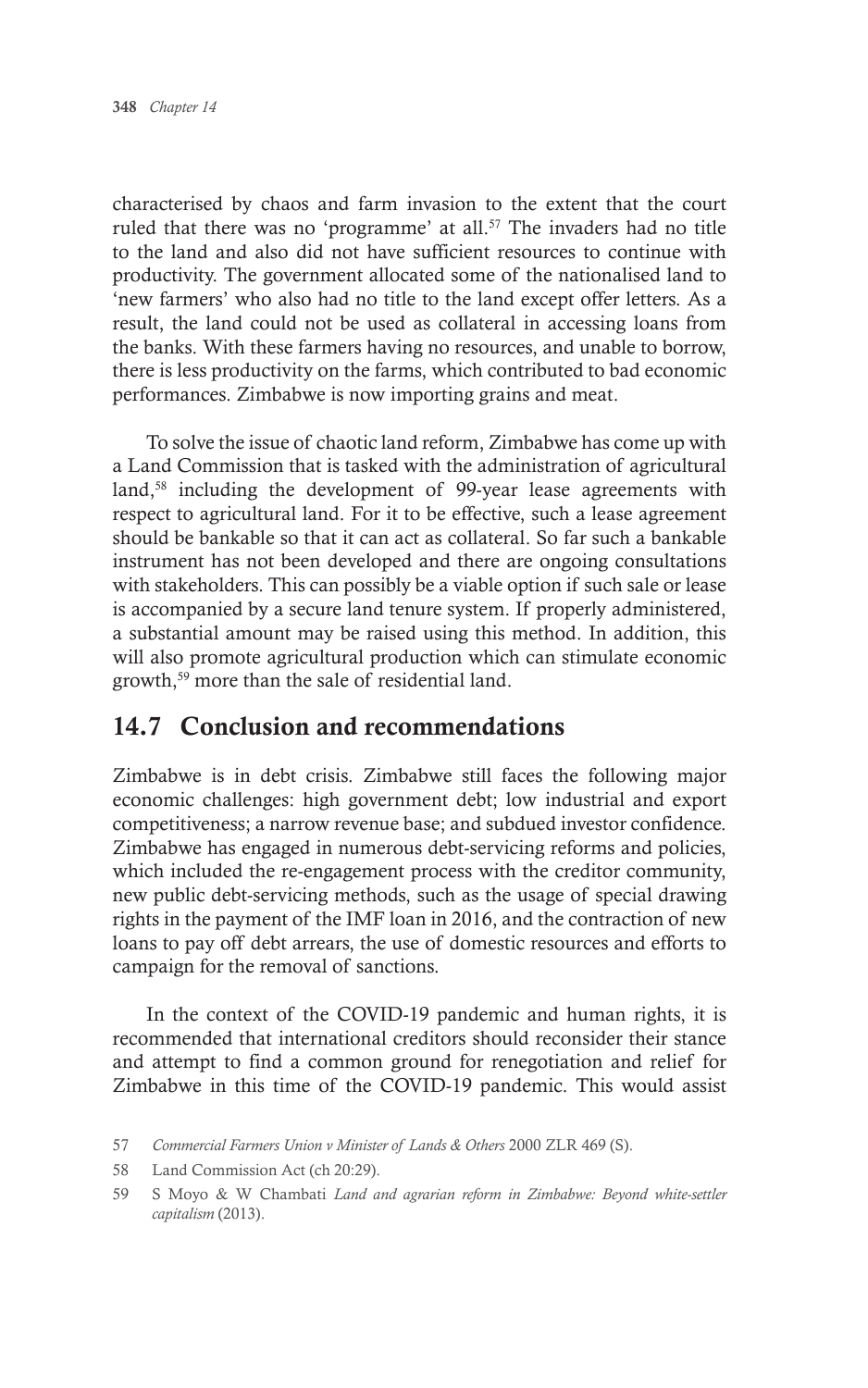Zimbabwe to have more resources towards the management, control and mitigation of the effects of the pandemic. This would be in line with the UN Guiding Principles on Foreign Debt and Human Rights. Zimbabwe needs the renegotiation of the payment plan and to commit to that payment plan. The government should implement the economic reforms previously agreed with multilateral lenders. These include the reduction of the government's double-digit fiscal deficit and adopting reforms to allow market forces to drive the functioning of foreign exchange and other financial markets. There is a need for a credible reform programme to stabilise and strengthen the economy.

Undoubtedly, there is a need for a bridging loan or facility to clear all the arrears. The downside of this method has been noted, but it is a necessary step in resolving the Zimbabwean debt conundrum. However, the clearance of such loan should be by the use of domestic resources. The most preferred way is through the sale of agricultural commercial farms, which have a ripple effect of stimulating economic recovery and growth.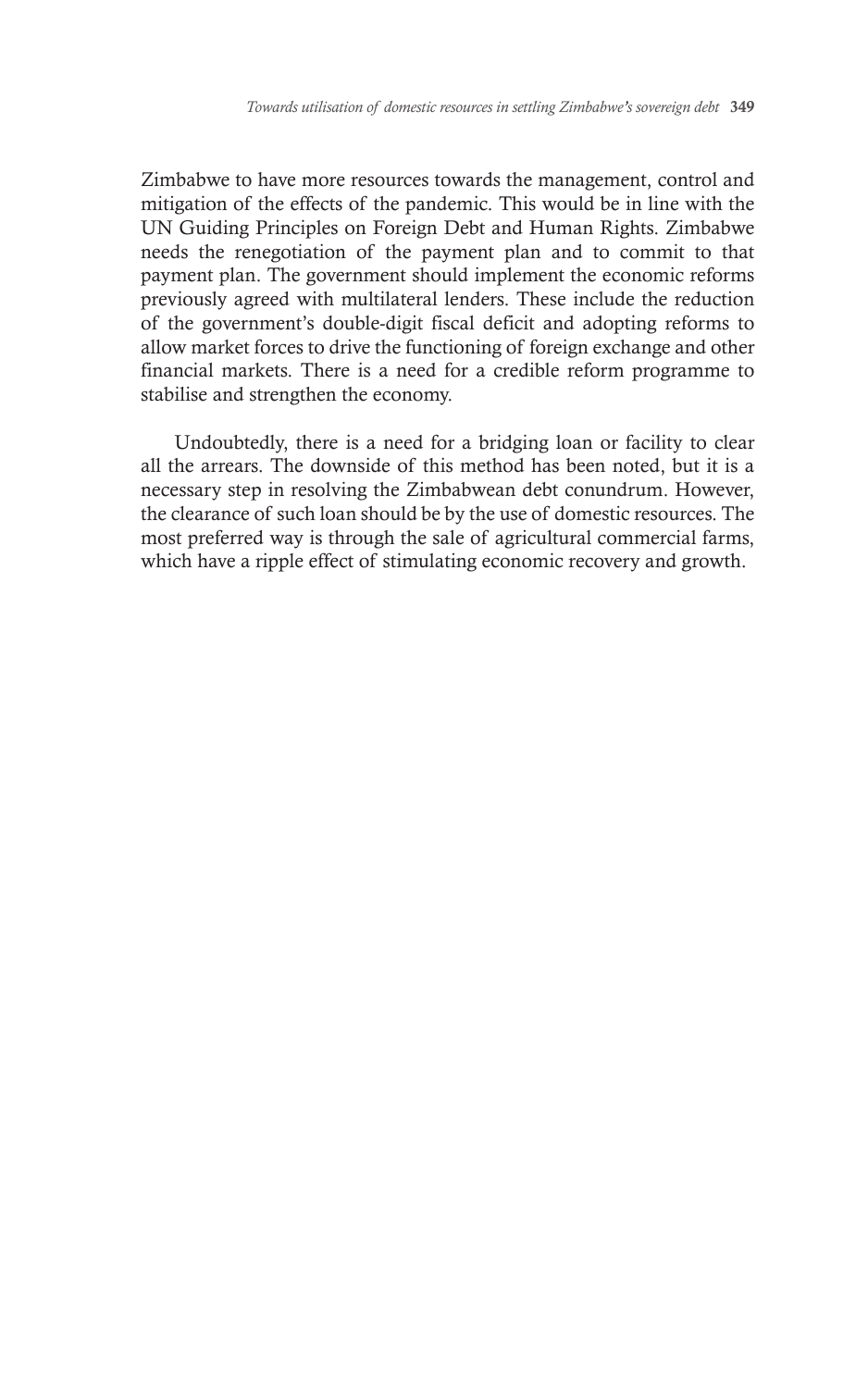# References

- Baneth, J *Some determinants of debt service sustainability in low-income aid dependent countries* (The World Bank 2003)
- Carlos, A, Braga, P & Vincelette, GA *Sovereign debt and the financial crisis: Will this time be different?* (The World Bank 2011)
- Chitongo, L, Chikunya, P & Marango, T 'Do economic blueprints work? Evaluating the prospects and challenges of Zimbabwe's transitional stabilisation programme' (2020) 9 *African Journal of Governance and Development* 1
- Clements, B, Bhattacharya, R & Nguyen, T *Can debt relief boost growth in poor countries?* (International Monetary Fund 2005)
- Das, US, Papaioannou, MG & Trebesch, C 'Sovereign debt restructurings 1950- 2010: Literature survey, data, stylised facts' IMF Working Paper (2012)
- Howse, R 'The concept of odious debt in public international law' Discussion paper 185 (July 2007) UNCTAD, United Nations, UNCTAD/OSG/ DP/2007/4
- International Monetary Fund Zimbabwe 2016 Article IV Consultation: Staff Report; Press Release; and Statement by the Executive Director for Zimbabwe (2016)
- Kamlani, DS 'The four faces of power in sovereign debt restructuring: Explaining bargaining outcomes between debtor states and private creditors since 1870' PhD thesis, London School of Economics and Political Science, 2008
- Krugman, P 'Financing vs forgiving a debt overhang' (1988) 29 *Journal of Development Economics* 407
- Matandare, MA & Titi, J 'Public debt and economic growth nexus in Zimbabwe' (2018) 9 *Journal of Economics and Sustainable Development* 84
- Mbawu, C & Nkala, P 'A critical review of the implementation challenges of the Zimbabwe Accelerated Arrears Clearance Debt and Development Strategy (ZAADDS)' (2018) *Journal of Economics and Sustainable Development* 13
- Megliani, M *Sovereign debt: Genesis-restructuring-litigation* (Springer International Publishing 2015)
- Moyo, M & Chambati, W *Land and agrarian reform in Zimbabwe: Beyond white-settler capitalism* (CODESRIA 2013)
- Muchetu, RG *Agricultural land-delivery systems in Zimbabwe: A review of four decades of Sam Moyo's work on agricultural land markets and their constraints* (African Study Monographs 2018)
- Mupunga,  $N \&$  Le Roux, P 'Analysing the theoretical and empirical foundations of public debt dynamics in Zimbabwe' (2014) *Economic Research Southern Africa (ERSA)* 1
- Mutema, M 'Land rights and their impacts on agricultural efficiency, investments and land markets in Zimbabwe' (2003) *International Food and Agribusiness Management Review* 50
- Mutize, M 'Zimbabwe wants to raise money through a sovereign bond: Why is this ill-advised' *The Conversation* (5 August 2020)